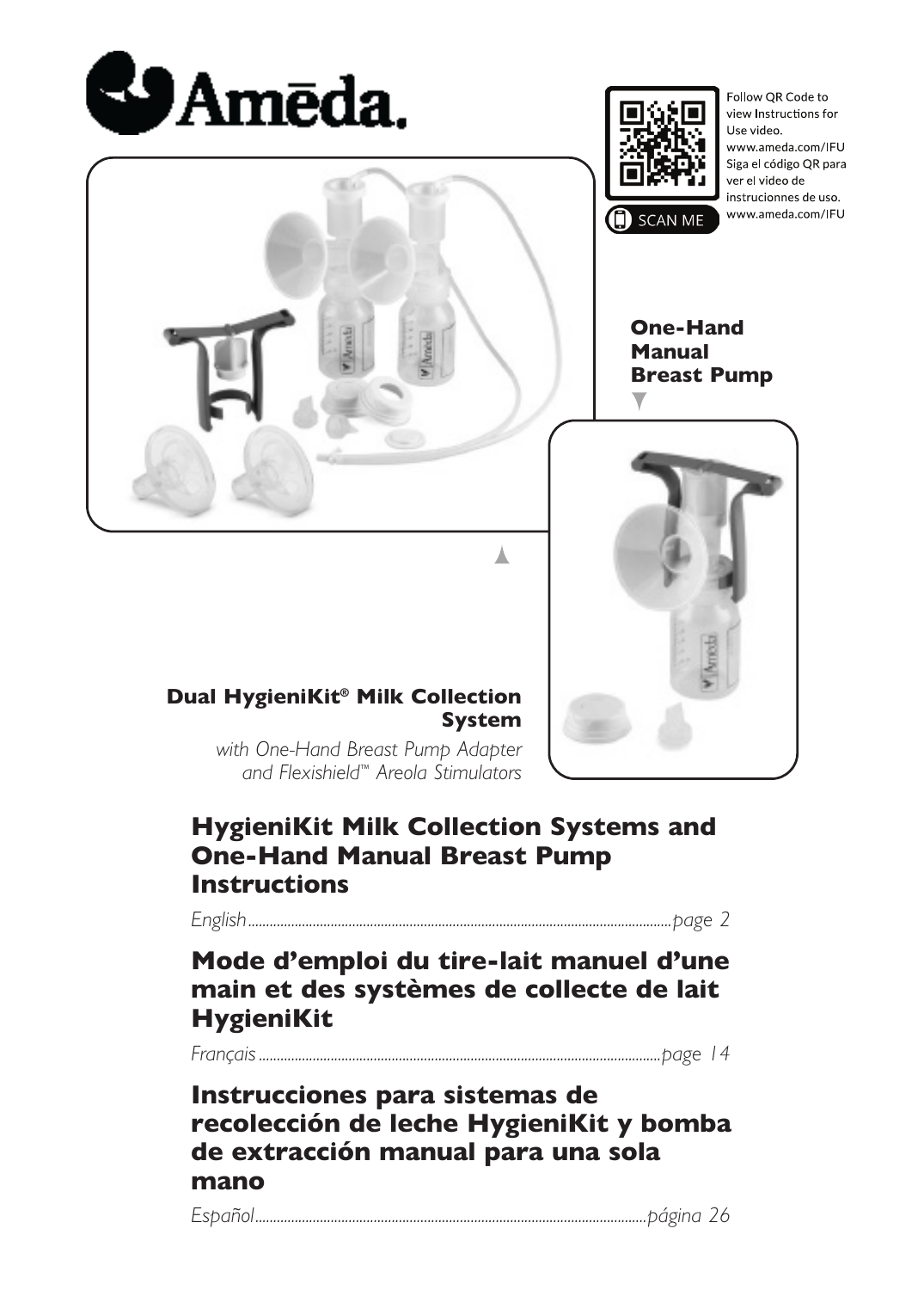### **Contents**

| Instructions for the Ameda HygieniKit <sup>®</sup><br>Milk Collection System<br><b>Intended Use</b>                                                                                            | $\mathcal{P}$<br>2       | Converting to an Ameda One-Hand<br><b>Manual Breast Pump</b><br>Assembly                                                               |                       |
|------------------------------------------------------------------------------------------------------------------------------------------------------------------------------------------------|--------------------------|----------------------------------------------------------------------------------------------------------------------------------------|-----------------------|
| Set Up and Assembly<br>Parts Diagram                                                                                                                                                           | $\overline{2}$           | Using the One-Hand Manual<br><b>Breast Pump</b><br>Pumping Made Simple                                                                 | 8                     |
| Cleaning<br><b>Before First Use</b><br>After Every Use                                                                                                                                         | $\overline{3}$<br>3<br>3 | Removing Ameda One-Hand<br><b>Breast Pump from Breast</b><br>Troubleshooting                                                           | 8                     |
| Using the Ameda HygieniKit Milk<br><b>Collection System</b><br>Attaching to Any Ameda Electric<br><b>Breast Pump</b><br>Single and Dual Pumping<br>Putting Ameda HygieniKit to the Breast<br>4 | 4<br>4<br>4              | Milk Storage and Handling<br>Containers<br>Guidelines for Storing Human Milk<br>Thawing/Warming Milk<br>Flexishield™ Areola Stimulator | 9<br>9<br>9<br>9<br>9 |
| Checking Flange Fit<br>Pumping Made Simple<br>Removing the Ameda HygieniKit                                                                                                                    | 4<br>5                   | <b>Replacement Parts</b><br>Limited Warranty                                                                                           | 10<br>11              |
| from Breast<br>Troubleshooting                                                                                                                                                                 | ĥ<br>հ                   |                                                                                                                                        |                       |

# SAVE THESE INSTRUCTIONS

If your Ameda HygieniKit Milk Collection System is marked "STERILE", contents are sterile unless package is opened or damaged. Do not use if package is damaged.

### Before Every Use



Always wash hands well with soap and water before handling the Ameda HygieniKit Milk Collection System or other Ameda products. Do not use solvents or abrasives.

If parts need replacing due to defects, please call: In USA: 1.866.99.AMEDA(26332)

In Canada: 1.800.263.7400

In other countries: Call your local distributor or the location where you purchased your pump. For a list of distributors in your country, visit www.ameda.com.

# For Your Health and Safety

The Ameda HygieniKit Milk Collection System is a personal care item. For hygienic reasons, this product should never be shared between mothers or resold from one mother to another.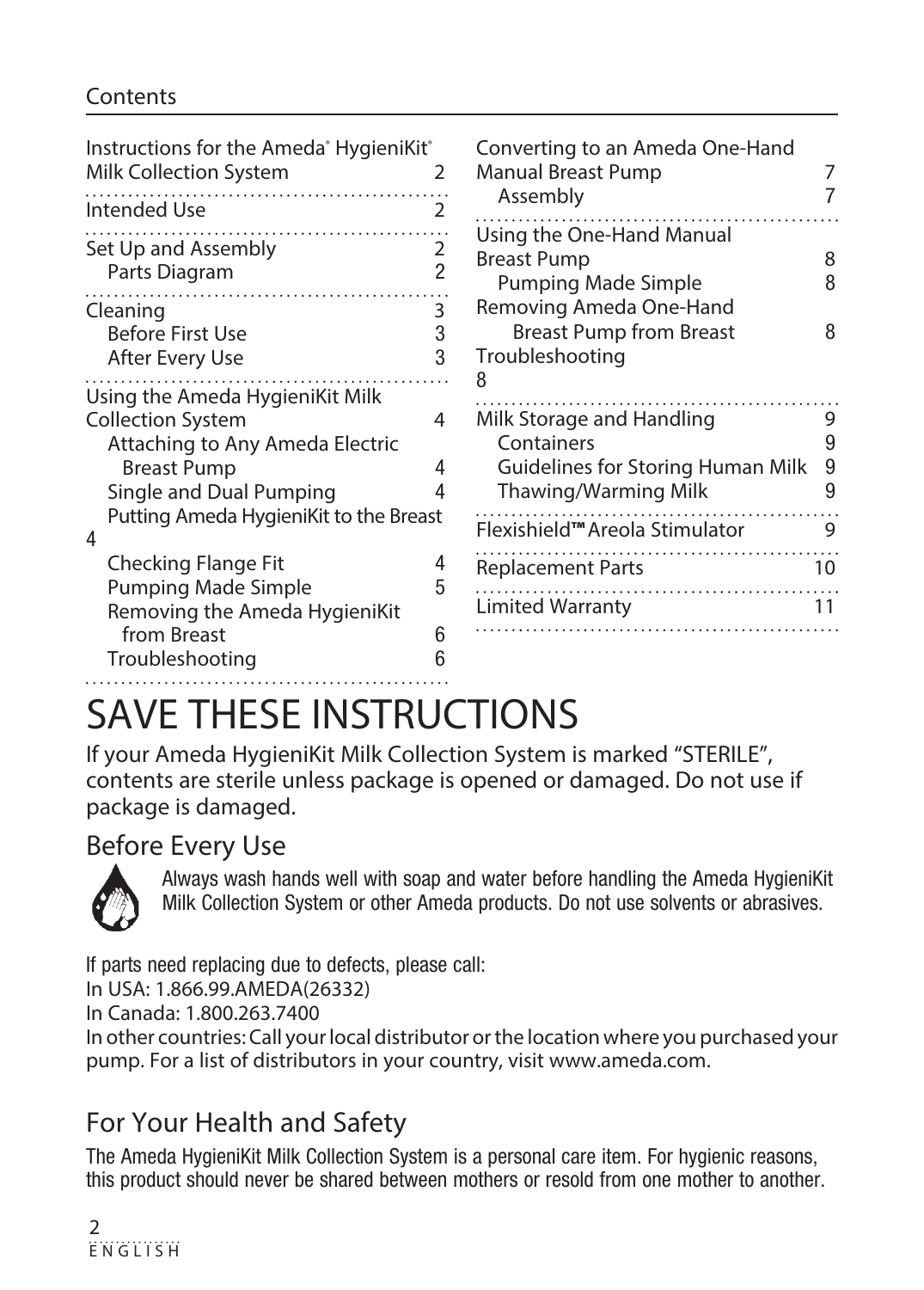# Instructions for the Ameda HygieniKit Milk Collection System

#### Intended Use

The HygieniKit Milk Collection System is intended to facilitate the expression and collection of breast milk from a lactating woman for the purpose of feeding the collected milk to a child. The Ameda HygieniKit has a patented silicone diaphragm that creates a barrier protecting the pump and tubing from penetration of bacteria<sup>1,2</sup> and viruses (Hepatitis B and C and Human Immunodeficiency Virus HIV<sup>2,3</sup> from contaminated liquids inside the collection bottle system.

The diaphragm in this product creates a barrier protecting liquids collected in the collection bottle system from penetration of bacteria,<sup>12</sup> and viruses (Hepatitis B and C and Human Immunodeficiency Virus  $H/V^{2,3}$  from the pump and tubing in the event of contamination of these components during a prior use or by a prior user.

Note that the Ameda HygieniKit neither removes bacteria and viruses (Hepatitis B and C and Human Immunodeficiency Virus HIV) from the breast milk being collected into the collection bottle nor does the Ameda HygieniKit make it safe for infected mothers to feed their infants with milk collected using this device.

13 Testing performed in situ using actual HygieniKits and SMB Piston Breast Pump with suspension of Phi-XI74 bacteriophage and Escherichia coli, Staphylococcus pneumoniae and Pseudomonas aeruginosa. Procedure was adapted from ASTM 1671-97b Standard Test method Resistance of materials Used in Protective Clothing to Penetration by Blood-borne Pathogens Using Phi-Xl74 Bacteriophage as a test System

2 The use of this product neither guarantees or warrantees against the transmission of Hepatitis B and C and Human Immunodeficiency Virus HIV.

### Set Up and Assembly

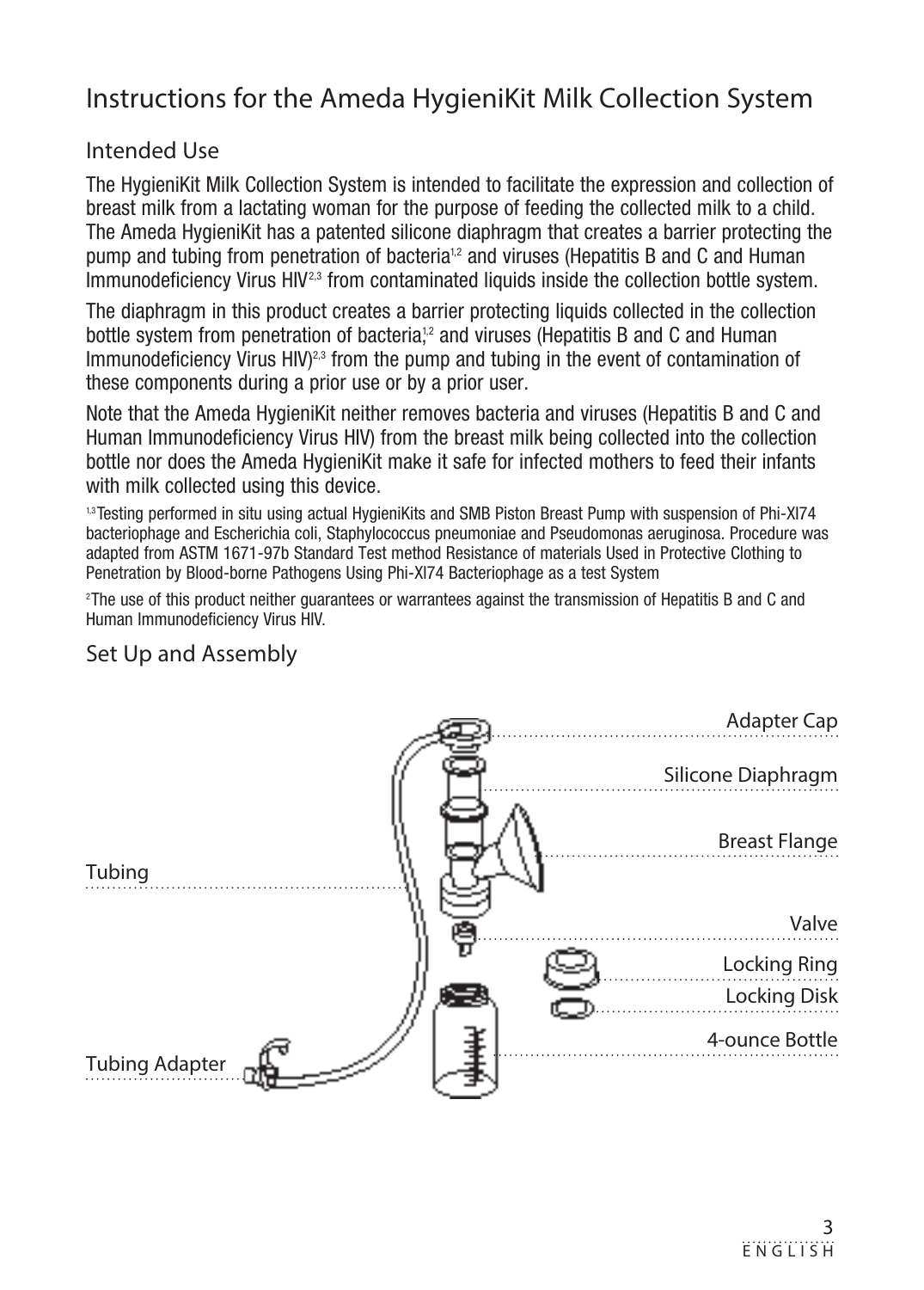### Cleaning



Unless told otherwise by a healthcare provider, follow these cleaning instructions: Always wash hands well with soap and water before handling the Ameda HygieniKit and other Ameda products. Do not use solvents or abrasives.

Before First Use



After Every Use







If your Ameda HygieniKit is marked "STERILE,"open and use.

If your Ameda HygieniKit is NOT marked "STERILE," before first use:

- Boil all parts—except tubing, adapter cap, and tubing adapter for 20 minutes.
- Remove all parts from water right after boiling.
- Allow to air dry on a clean, dry surface before assembly and use.
- Take apart the Ameda HygieniKit to clean.
- Rinse any milk residue from pump parts with cool water.
- Wash all parts—except tubing, adapter cap, and tubing adapter—in warm, soapy water.
- Rinse well with warm, clean water.
- Allow parts to air dry on clean towel or drying rack before assembly and next use.
- Cover parts with clean towel if not planning to use again right away.

Breast flanges and bottles can be washed on the upper rack of a standard household dishwasher away from heating elements. Wash diaphragms and valves gently by hand. Do not insert anything into valve while cleaning.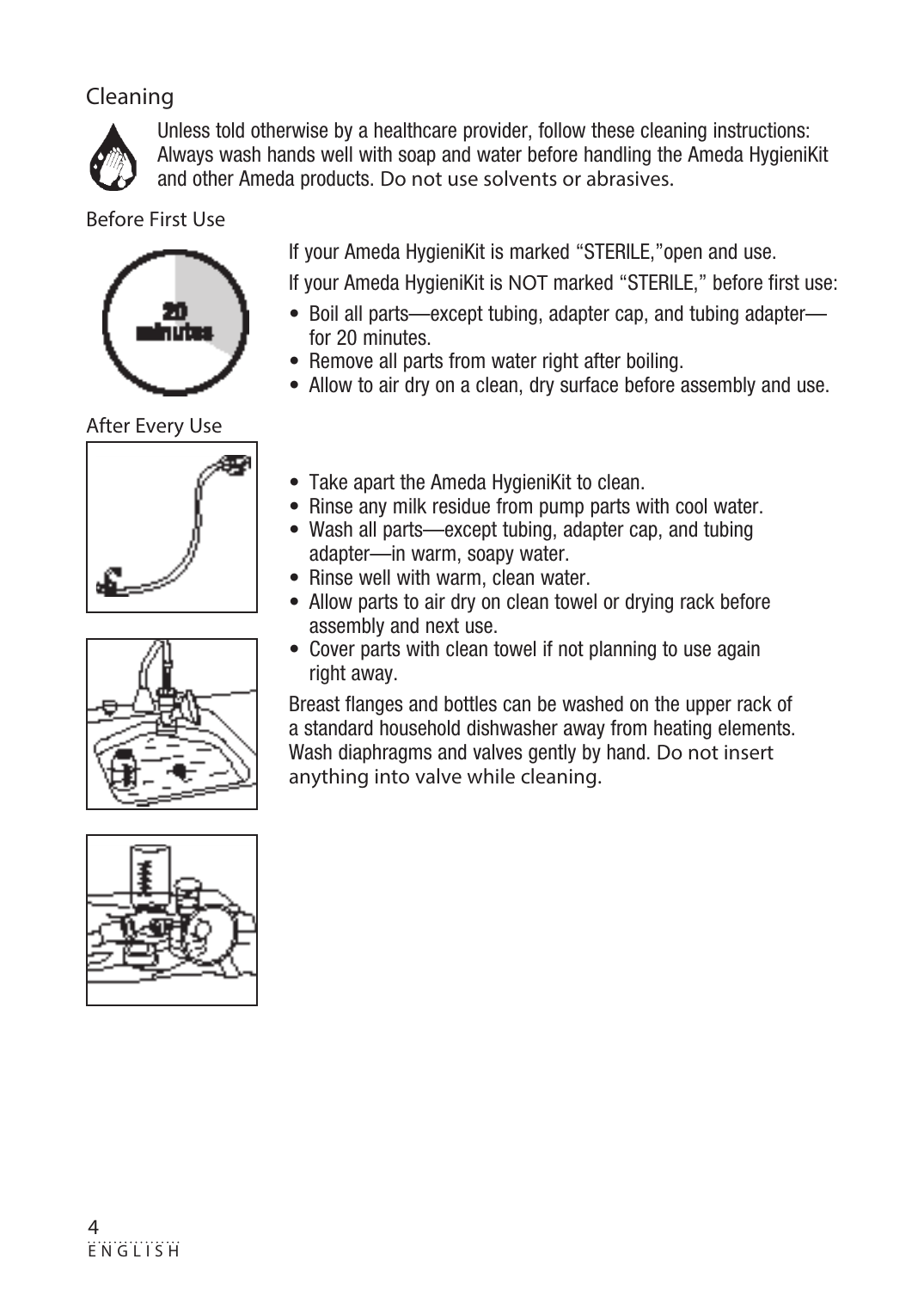# Using the Ameda HygieniKit Milk Collection System ALWAYS WASH HANDS WELL WITH SOAP AND WATER BEFORE PUMPING.

Attaching to Any Ameda Electric Breast Pump





The HygieniKit may be used to single or dual pump with any Ameda electric breast pump. Simply insert the tubing adapter into the tubing adapter port.

Single and Dual Pumping



To single pump: Remove one tube and close tubing adapter.

To dual pump: Both tubes should be attached to tubing adapter.



Putting Ameda HygieniKit to the Breast To begin pumping:

- Center the nipple in the breast flange.
- Fill the breast flange with the breast to create an air seal.
- Angle breast flange down a bit so milk flows into bottle.

### Checking Flange Fit

Some Ameda HygieniKits include one size breast flange, with an opening of 25mm. Other Ameda kits include three flanges sizes (25, 28.5, and 30.5mm). Many mothers do well with the 25mm standard size breast flange, but you may need a larger flange (30.5mm) or insert (28.5mm) if pumping is uncomfortable or unproductive, even on low suction. If the standard flange is too tight, a larger flange or insert may feel better and pump more milk. Flange fit can change as the breast changes after birth and with pumping. Use the size that feels best and gives the best results. If the 30.5mm size is not large enough, contact your Ameda retailer for the Ameda Custom Breast Flanges 32.5/36mm.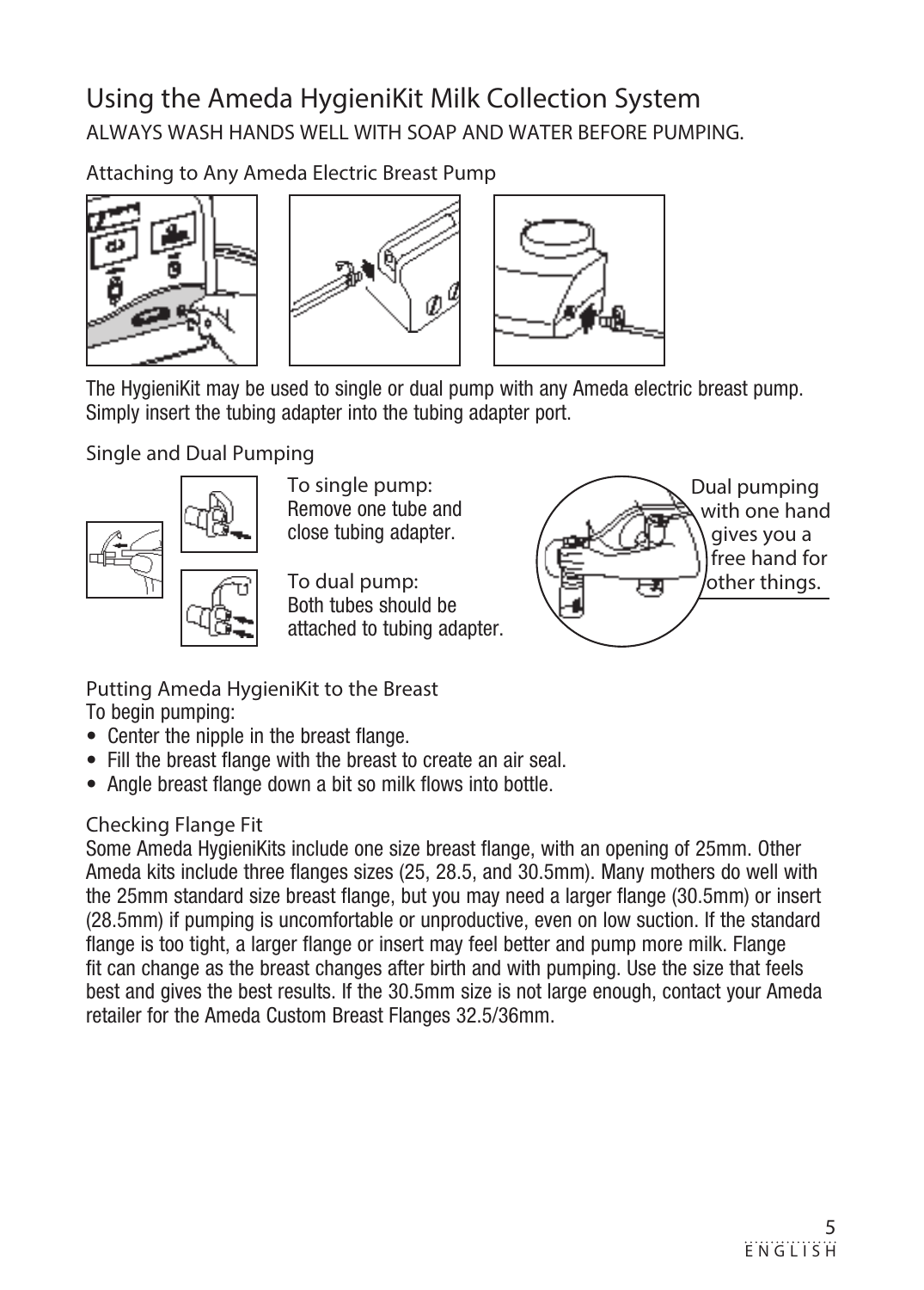To check your flange fit, watch your nipple during pumping.



Good Fit During pumping, your nipple moves freely in the breast flange tunnel. You see space around the nipple. Not much areola is drawn into the tunnel with the nipple.



Too Small During pumping, some or all of your nipple rubs against the sides of the breast flange tunnel.



Too Large During pumping, more areola is drawn into the breast flange with your nipple. Your areola may rub against the side of the breast flange tunnel.

If your kit includes larger flanges, to use them:

- Replace standard flange with larger flange
- Move valve to larger flange
- See instructions to assemble other parts
- Try the larger flange with and without the insert on each breast until you find the size that feels better and/or pumps more milk

If your kit does not include larger flanges, contact your Ameda retailer for Custom Breast Flanges 28.5/30.5mm (Ameda Stock No. 17148PM) or Custom Breast Flanges 32.5/36mm (Ameda Stock No. 17358M).

Visit www.ameda.com for more information.

#### Pumping Made Simple

Does a pump need to be set at the strongest suction to get more milk? No. Set your pump at the highest suction that feels good…and no higher.

#### Milk Release or 'Let-Down':

Pumping milk is not like sucking liquid through a straw. With a straw, the stronger you suck, the more liquid you get. When pumping, the milk comes only when a milk release (otherwise known as a "let-down") happens. Without a milk release, most milk stays in the breast.

What is a milk release?

- Hormones cause muscles in the breast to squeeze and milk ducts to widen, pushing the milk out.
- Some mothers feel tingling. Others feel nothing.
- A milk release can happen with a touch at the breast, hearing a baby cry, or even by thinking about your baby. Feeling your baby's soft, warm skin against yours can cause a milk release.
- Feelings of stress, anger, or upset can block milk release.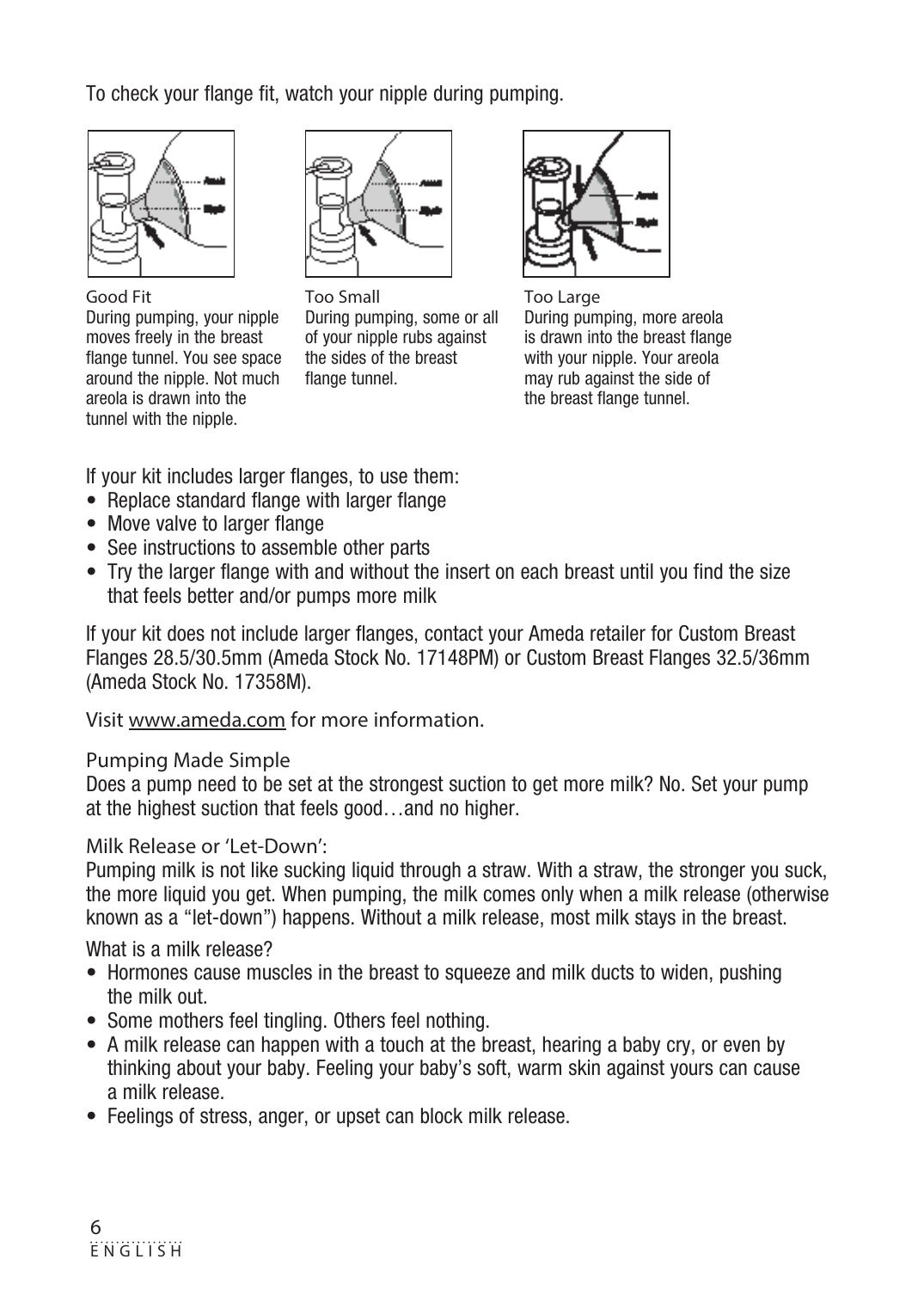Using Your Senses:

While breastfeeding, most mothers have three or four milk releases without knowing it. To get more milk with your pump, you need more milk releases. But, you may need some help at first until your body learns to respond to your pump like a baby.

To trigger more milk releases, use your senses. One or two senses may work better than the others, so try them all to find out which work best for you.

- Mind/Feelings: Close your eyes, relax, and imagine your baby breastfeeding. Think about how much you love your baby.
- Sight: Look at your baby or your baby's photo.
- Hearing: Listen to a tape of your baby cooing or crying. If you're away, call and check on your baby. Or, call someone you love to relax and distract you.
- Smell: Smell your baby's blanket or clothing.
- Touch: Apply a warm cloth or gently massage your breasts.
- Taste: Sip your favorite warm, non-alcoholic drink to relax you.

#### Using Pump Controls:

Check to see if your pump has both SUCTION/VACUUM and CYCLE controls. If so, use your senses as you adjust the controls during pumping to get more milk faster. Watch your milk flow as you pump. Use it as your quide.

- 1. Set SUCTION/VACUUM to the highest setting that feels good.
- 2. Set CYCLE on the fastest setting.
- 3. When milk flows, turn CYCLE down close to the slowest setting.
- 4. When the milk flow slows to a trickle, return to fast CYCLE and use your senses.
- 5. Repeat, using fast CYCLE to trigger milk releases and slow cycles to drain.

#### Pumping Length:

Talk to your healthcare provider about how long you should pump. In most cases, 10 to 15 minutes per breast is long enough.

- If single pumping, 20 to 30 minutes total.
- If dual pumping, 10 to 15 minutes total.

Removing the Ameda HygieniKit from Breast After pumping:

- Turn off pump.
- Insert a finger into breast flange(s) to break suction.
- Remove Ameda kit from breast(s).

#### Troubleshooting

If milk drips too slowly into bottle:

- If pump has a CYCLE control, set pump to faster CYCLE setting.
- Replace silicone diaphragm(s) and valve(s).

If pumping causes discomfort:

- Set pump to lower SUCTION/VACUUM setting.
- Check pump fit. Larger flanges may be needed.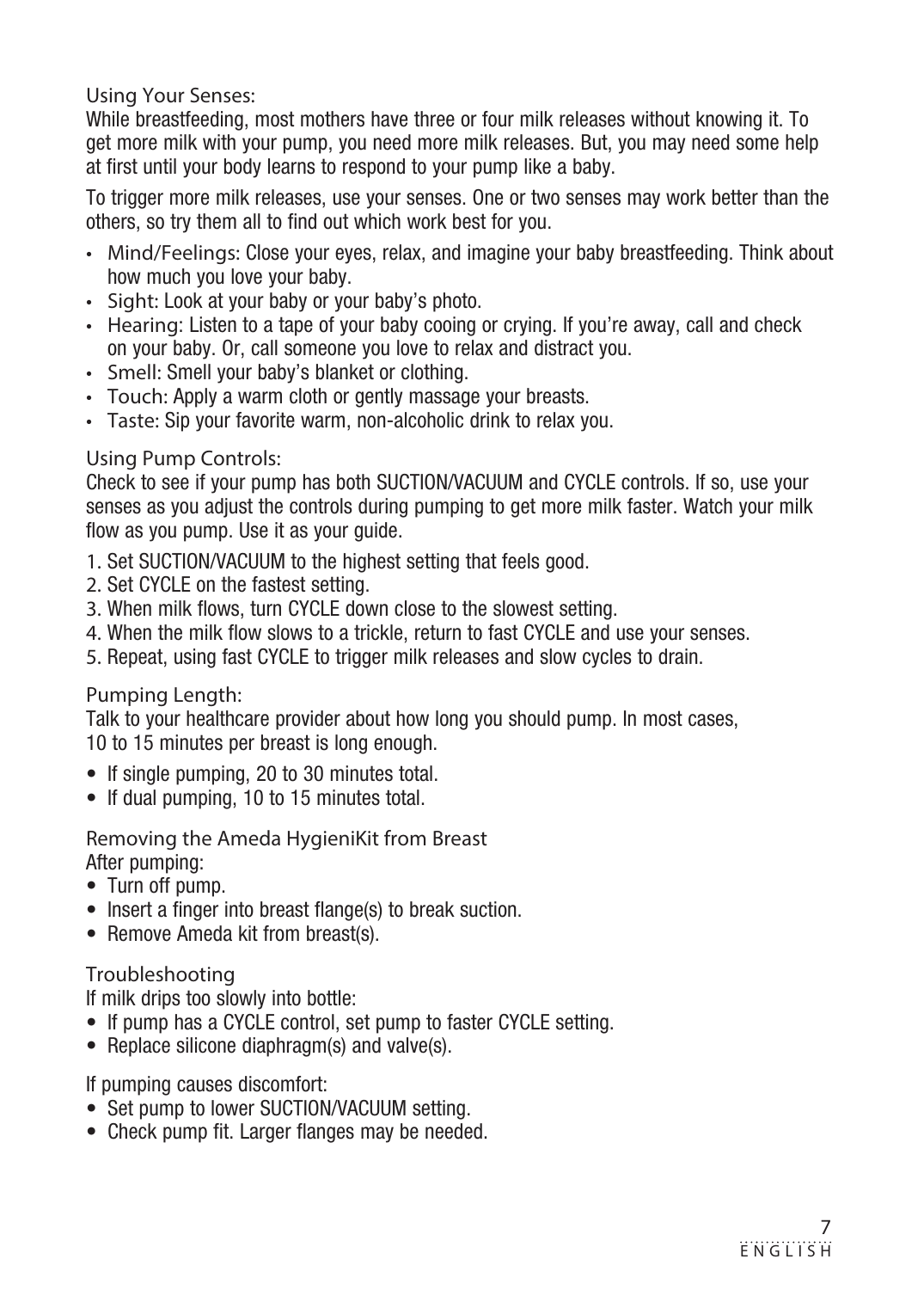If suction is low:

- Check that valve(s) is/are pushed onto breast flange(s).
- Check valve(s) for tears or stretches. Replace if needed.
- If single pumping, check tubing adapter to be sure side not in use is closed.
- Check tubing adapter for cracks. If seen, replace,
- Set pump to higher SUCTION/VACUUM setting.

The valves are vital for proper suction. To work well, they must be intact and look closed when pump is not in use.

To prolong valve life:

- When removing from breast flange, pull gently from thick sides, not thin edge.
- Do not stick anything into valves during cleaning. Just swish them around in warm, soapy water, rinse well in warm water, and air dry.

Converting to an Ameda One-Hand Manual Breast Pump

ALWAYS WASH HANDS WELL WITH SOAP AND WATER BEFORE PUMPING.

#### Assembly

Use this section if your One-Hand handle assembly is part of an Ameda HygieniKit or has been purchased separately.



- 1. Unsnap and remove adapter cap.
- 2. Remove diaphragm from upper chamber of breast flange.

Remove plastic covering on handle assembly.



3. Push piston into upper chamber of flange.



4. Pull handle down and snap handle collar around bottom of flange. (See shaded area in diagram above.)



5. Screw flange onto bottle.

> Handle is on correctly if top of handle is a straight line.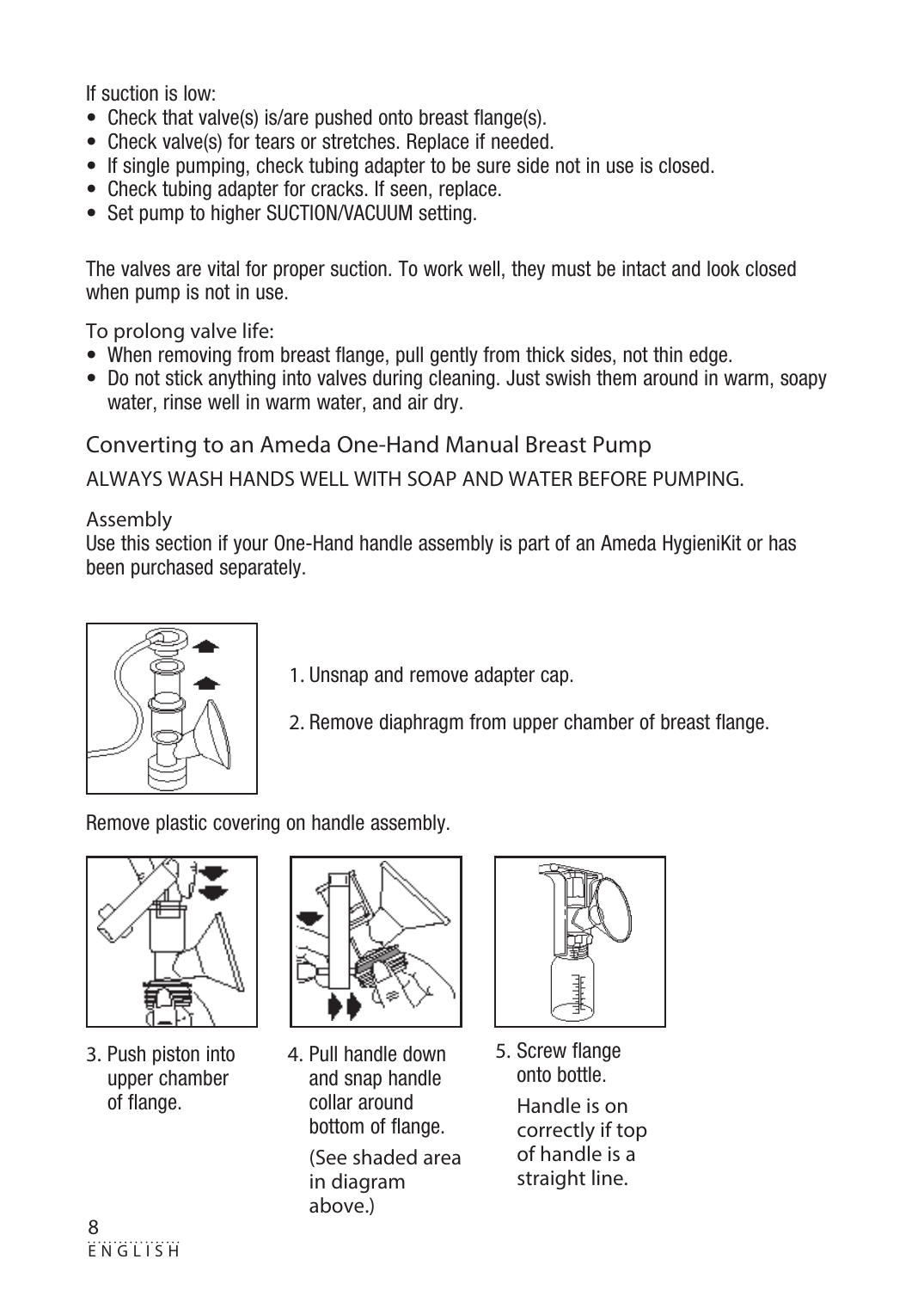### Using the One-Hand Manual Breast Pump

#### Pumping Made Simple

Use both fast and slow squeezes. Watch your milk flow as you pump. Use it as your guide.

- 1. Use a few minutes of fast, light squeezes to trigger milk flow.
- 2. When milk flows, use slower, stronger squeezes. (Never so hard that it hurts.)
- 3. For easier pumping, while milk is flowing "squeeze and hold."
- 4. When milk flow slows, use faster squeezes again.
- 5. When milk flows again, use slower, stronger squeezes.
- 6. Repeat fast then slow squeezes to pump more milk faster.
- 7. Change breasts every 5-7 minutes for a total of 20 to 30 minutes.

Pumping with fast and slow squeezes is like a baby at the breast. Baby starts fast, then slow, and repeats. This two-speed action may help you pump more milk faster.

Removing Ameda One-Hand Breast Pump from Breast

After pumping:

- Insert a finger into breast flange to break suction.
- Remove One-Hand Breast Pump from breast.

Troubleshooting

If milk drips into bottle too slowly:

- And you're using "squeeze and hold," release the handle.
- If not using "squeeze and hold", release handle more often.

If pumping causes discomfort:

- Use gentler handle squeezes.
- Check flange fit. A larger flange may be needed.

If suction is low:

- Check that valve is on fully.
- Check valve for tears or stretches. Replace if needed.
- Remove piston seal, stretch out on flat surface, and replace on piston.

The valves are vital for proper suction. To work well, they must be intact and look closed when pump is not in use.

To prolong valve life:

- When removing from breast flange, pull gently from thick sides, not thin edge.
- Do not stick anything into valves during cleaning. Just swish them around in warm, soapy water, rinse well in warm water, and air dry.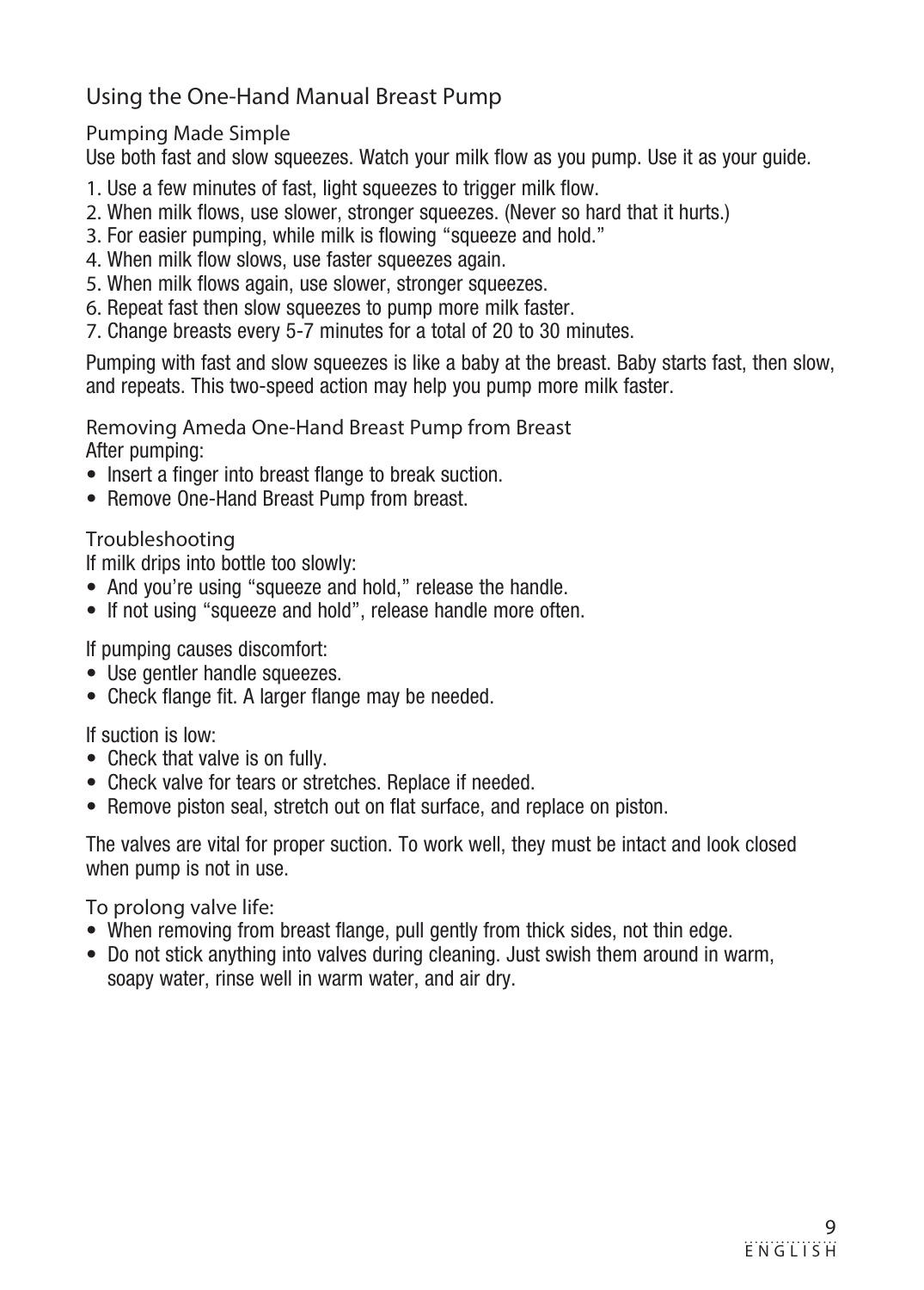# Milk Storage and Handling

#### **Containers**

– ALWAYS DATE CONTAINERS –

Human milk should be stored in a dated, clean, sealed container. Glass or hard plastic containers can be used.

| Storage<br>Time for<br>Human<br>Milk* | Deep Freeze<br>$(0°F/-18°C)$             | Refrigerator<br>Freezer<br>(variable<br>$0^{\circ}$ F/-18 $^{\circ}$ C) | (39°F / 4°C)   | Refrigerator: Cooler with:<br>Frozen<br>Ice Packs | $(66^{\circ}F - 72^{\circ}F)$ : (72°F – 79°F)<br>$(59^{\circ}F/15^{\circ}C)$ : $(19^{\circ}C - 22^{\circ}C)$ : $(22^{\circ}C - 26^{\circ}C)$ | Room Temperature          |
|---------------------------------------|------------------------------------------|-------------------------------------------------------------------------|----------------|---------------------------------------------------|----------------------------------------------------------------------------------------------------------------------------------------------|---------------------------|
| Fresh                                 | 12 Months                                | $3-4$ Months                                                            | 8 Days         | 24 Hours                                          | 6-10 Hours                                                                                                                                   | 4 Hours                   |
| Frozen,<br>Thawed<br>in Fridge        | Do Not<br>Do Not<br>Refreeze<br>Refreeze |                                                                         | 24 Hours       | Do Not<br>Store                                   | 4 Hours                                                                                                                                      | 4 Hours                   |
| Thawed,<br>Warmed,<br>Not Fed         | Do Not<br>Refreeze                       | Do Not<br>Refreeze                                                      | 4 Hours        | Do Not<br><b>Store</b>                            | <b>Until Feeding</b><br><b>Ends</b>                                                                                                          | $:$ Until Feeding<br>Ends |
| Warmed,<br>Fed                        | <b>Discard</b>                           | <b>Discard</b>                                                          | <b>Discard</b> | <b>Discard</b>                                    | : Until Feeding : Until Feeding<br>Ends                                                                                                      | Ends                      |

Guidelines for Storing and Thawing Human Milk

\* Storage times may vary for premature or sick babies. Sources: Jones, F. and M.R.. Tully, Best Practice for Expressing, Storing and Handling Human Milk in Hospitals, Homes and Child Care Settings. Raleigh, NC: Human Milk Banking Association of North America, 2006; Mohrbacher, N. Breastfeeding Answers Made Simple. Amarillo, TX: Hale Publishing, 2010.

### Thawing/Warming Milk

Thaw frozen milk in refrigerator. Or, thaw or warm milk by placing container in cool then warm water

– Do Not Microwave Human Milk –

Microwaving changes the milk. It also creates hot spots in the milk that can burn the baby.

# Flexishield Areola Stimulator

The Flexishield Areola Stimulator:

- Is a flexible silicone breast flange insert.
- Gives a soft feel against the skin while pumping.
- Compresses the breast while pumping to help trigger milk release.
- Is optional with the Ameda One-Hand Breast Pump and the Ameda HygieniKits.
- Can be bought separately.
- Narrows the breast flange, so works best with mothers with small nipples.
- Fits only the standard 25mm breast flange (see "Checking Flange Fit").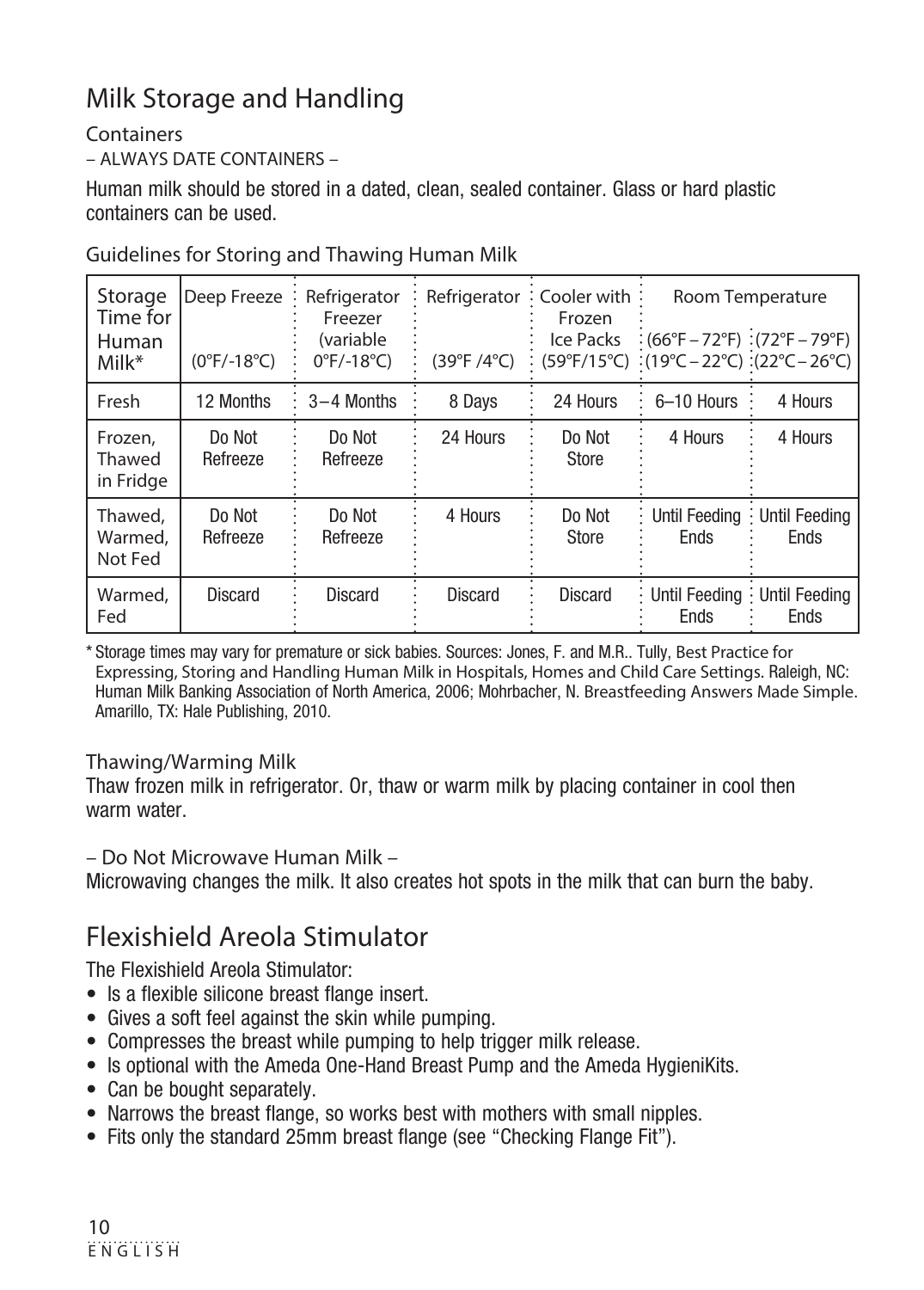To use the Flexishield areola stimulator:



1. Insert Flexishield stimulator into breast flange. Flexishield stimulator's rings should touch inside walls of flange.



2. Attach Flexishield stimulator to flange by pushing edge over rim of flange. Use palm or thumb and forefinger.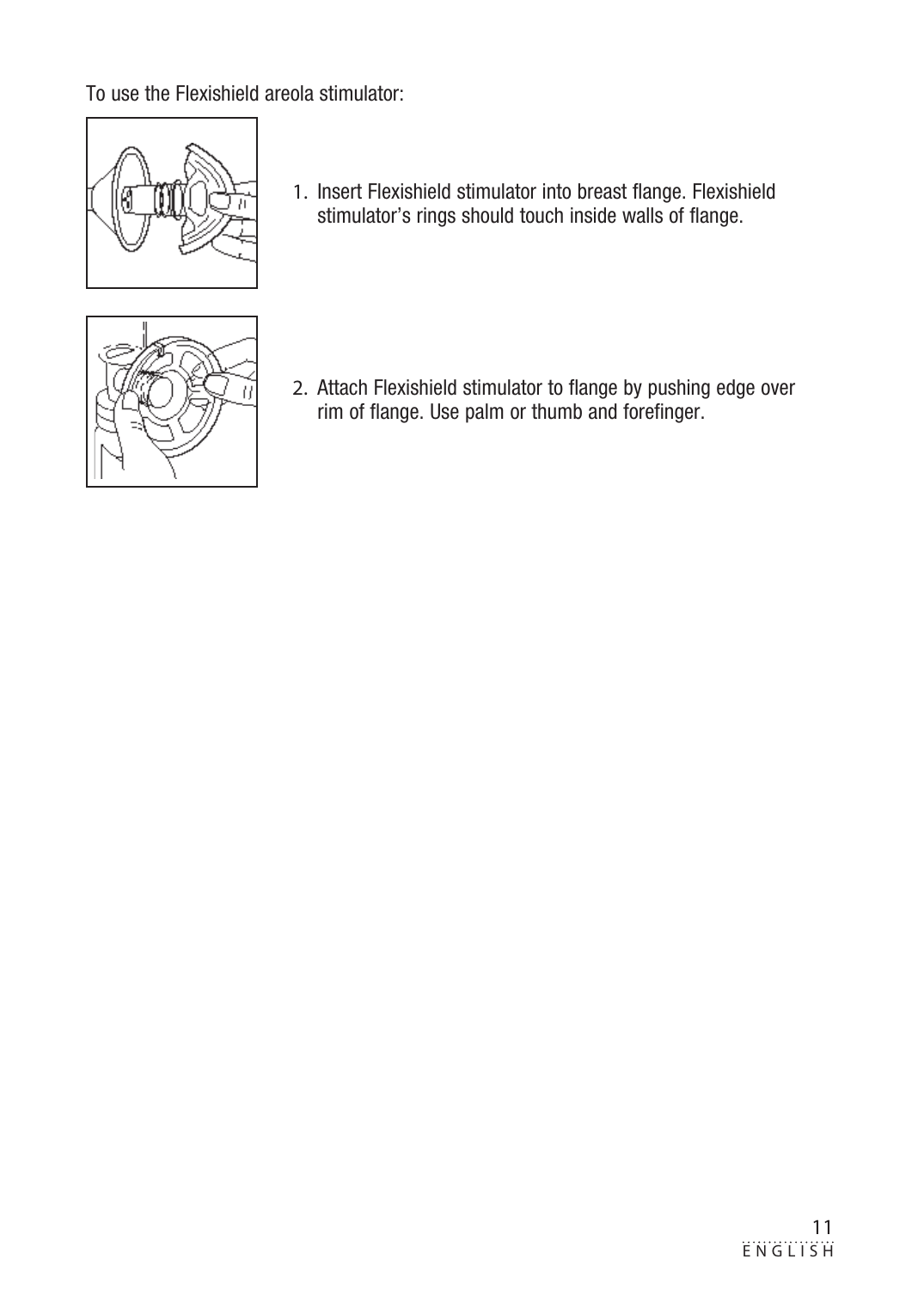# Replacement Parts

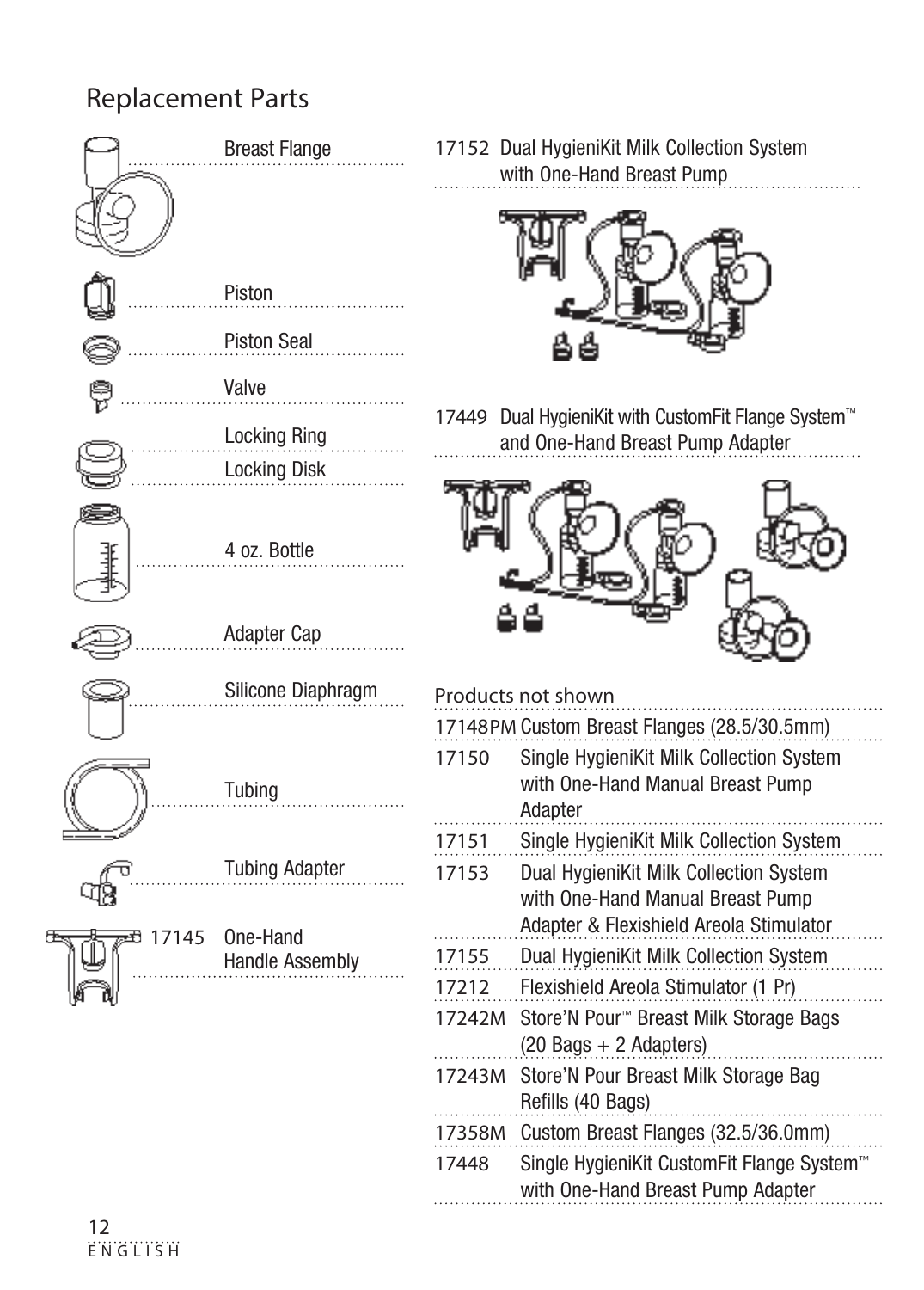## Limited Warranty:

The Ameda HygieniKit Milk Collection System ("Product") is warranted to the original user ("Customer") only. Use of the Product by more than one person will void this express limited warranty.

Ameda, Inc. ("Ameda") warrants that it will convey to the Customer good title to the Product. For ninety (90) days from the date of original purchase of this Product, Ameda warrants the Product to the Customer against defects in material or workmanship. Ameda's sole obligation under this express limited warranty shall be to repair or replace, at Ameda's option, any Product that is determined to be defective by Ameda and determined to be covered by this limited warranty. Repair or replacement under this limited warranty is the sole and exclusive remedy of the Customer. Proof of purchase in the form of a receipted invoice or bill of sale evidencing that the product is within the warranty period must be presented to obtain warranty service. This express limited warranty is extended by Ameda ONLY to the Customer and is not assignable or transferable to subsequent purchasers or end users of the Product. For warranty service contact Ameda at 1.866.99.AMEDA (26332).

EXCEPT TO THE EXTENT PROHIBITED BY APPLICABLE LAW, ANY IMPLIED WARRANTY OF MERCHANTABILITY OR FITNESS FOR A PARTICULAR PURPOSE FOR THE KIT IS HEREBY DISCLAIMED. AMEDA SHALL NOT BE LIABLE FOR ANY INCIDENTAL, CONSEQUENTIAL, SPECIAL OR PUNITIVE DAMAGES OF ANY KIND FOR BREACH OF THE EXPRESS LIMITED WARRANTY ON THE KIT OR ANY WARRANTY IMPLIED BY OPERATION OF LAW. OTHER THAN THE EXPRESS LIMITED WARRANTY SET FORTH ABOVE, THERE ARE NO OTHER WARRANTIES THAT ACCOMPANY THIS KIT AND ANY ORAL, WRITTEN OR ANY OTHER EXPRESS REPRESENTATION OF ANY KIND IS HEREBY DISCLAIMED.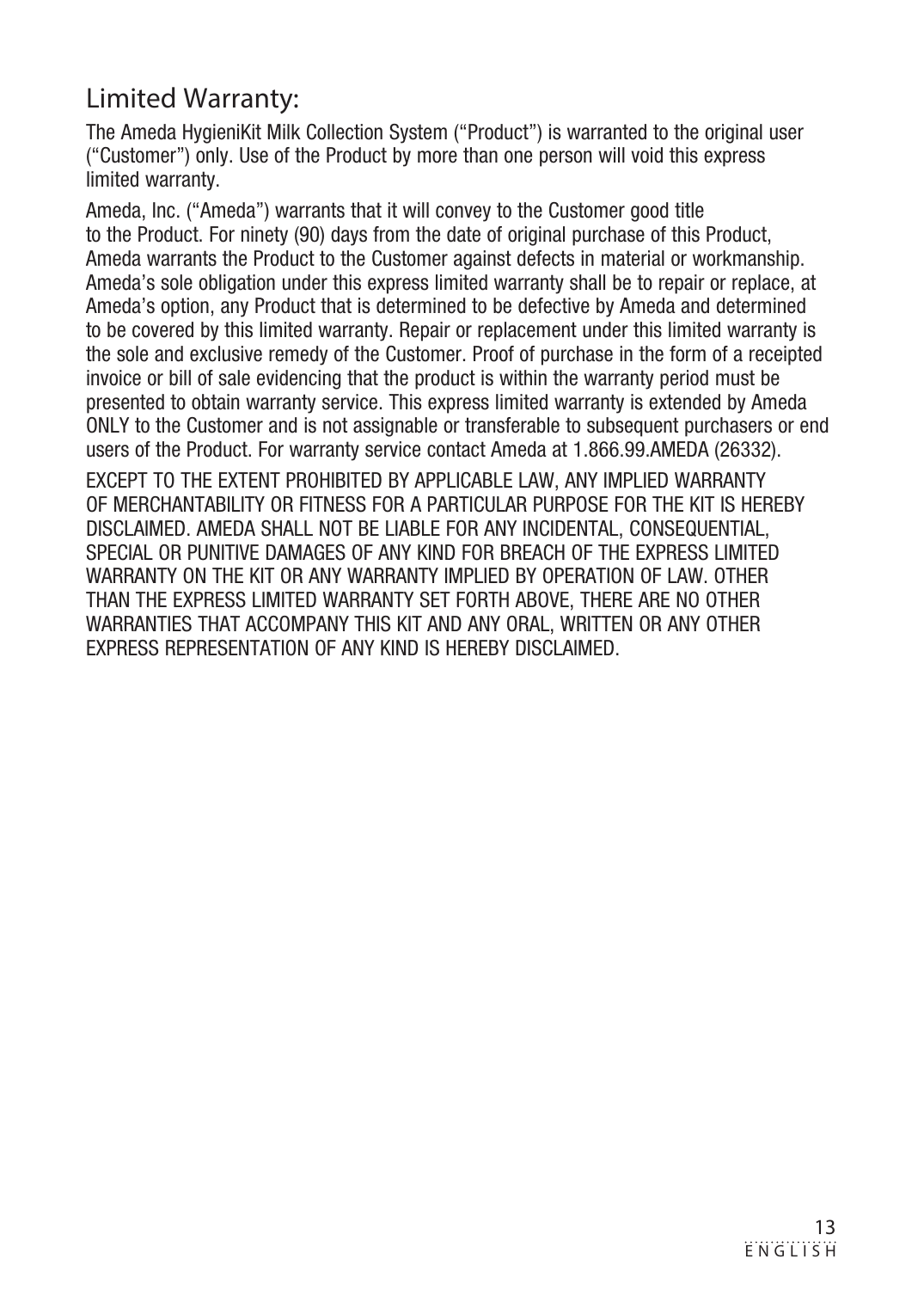#### Contenu

| Mode d'emploi du tire-lait HygieniKit<br>d'Ameda Système de collecte | 14                    | Conversion à un tire-lait manuel<br>d'une main Ameda                                                             | 19       |
|----------------------------------------------------------------------|-----------------------|------------------------------------------------------------------------------------------------------------------|----------|
|                                                                      |                       |                                                                                                                  | 19-20    |
| Usage prévu                                                          | 14                    | Assemblage                                                                                                       |          |
| Configuration et assemblage<br>Diagramme de pièces<br>Nettoyage      | 14<br>14<br>$14 - 15$ | Utiliser le tire-lait manuel d'une main 20<br>Pompage simple<br>Retrait du tire-lait d'une main Ameda<br>du sein | 20<br>20 |
| Avant la première utilisation                                        | 14                    | Dépannage                                                                                                        | 20       |
| Après chaque utilisation                                             | 15                    | Entreposage et manipulation du lait 21                                                                           |          |
| Utilisation du système de collecte                                   |                       | Contenants                                                                                                       | 21       |
| de lait HygieniKit d'Ameda<br>Attacher à tout tire-lait              | 16                    | Directives pour ranger le lait humain<br>21                                                                      |          |
| électrique Ameda                                                     | 16                    | Dégeler/réchauffer le lait                                                                                       | 22       |
| Pompage simple et double<br>Mettre le tire-lait HygieniKit Ameda     | 16                    | Stimulateur d'aréole Flexishield                                                                                 | 22       |
| au sein                                                              | 16                    | Pièces de rechange                                                                                               | 23       |
| Vérifier l'ajustement du manchon                                     | 16                    |                                                                                                                  |          |
| Pompage facile                                                       | 17                    | Garantie limitée                                                                                                 | 24       |
| Retirer le tire-lait du HygieniKit Ameda                             |                       |                                                                                                                  |          |
| du sein                                                              | 18                    |                                                                                                                  |          |
| Dépannage                                                            | 18                    |                                                                                                                  |          |
|                                                                      |                       |                                                                                                                  |          |

# CONSERVEZ CES INSTRUCTIONS

Si votre système de collecte de lait Ameda HygieniKit indique « STÉRILE », le contenu est stérile sauf si l'emballage a été ouvert ou endommagé. Ne pas utiliser si l'emballage est endommagé.

### Avant chaque utilisation



Lavez-vous toujours bien les mains avec de l'eau et du savon avant de manipuler le système de collecte de lait HygieniKit d'Ameda ou tout autre produit d'Ameda. N'utilisez pas de solvants ou d'abrasifs.

Avant l'utilisation, vérifiez les pièces pour tout signe de fissures, éclats, déchirures, changements de couleur ou défaillance. S'il y en a, cela pourrait affecter l'utilisation du produit. Si des pièces doivent être remplacées à cause de toute défaillance, veuillez appeler : aux É.-U. : 1.866.99.AMEDA(26332)

Au Canada : 1.800.263.7400

Dans d'autres pays : Appelez votre distributeur local ou l'endroit où vous avez acheté votre tire-lait. Pour une liste de distributeurs dans votre pays, veuillez visiter www.ameda.com.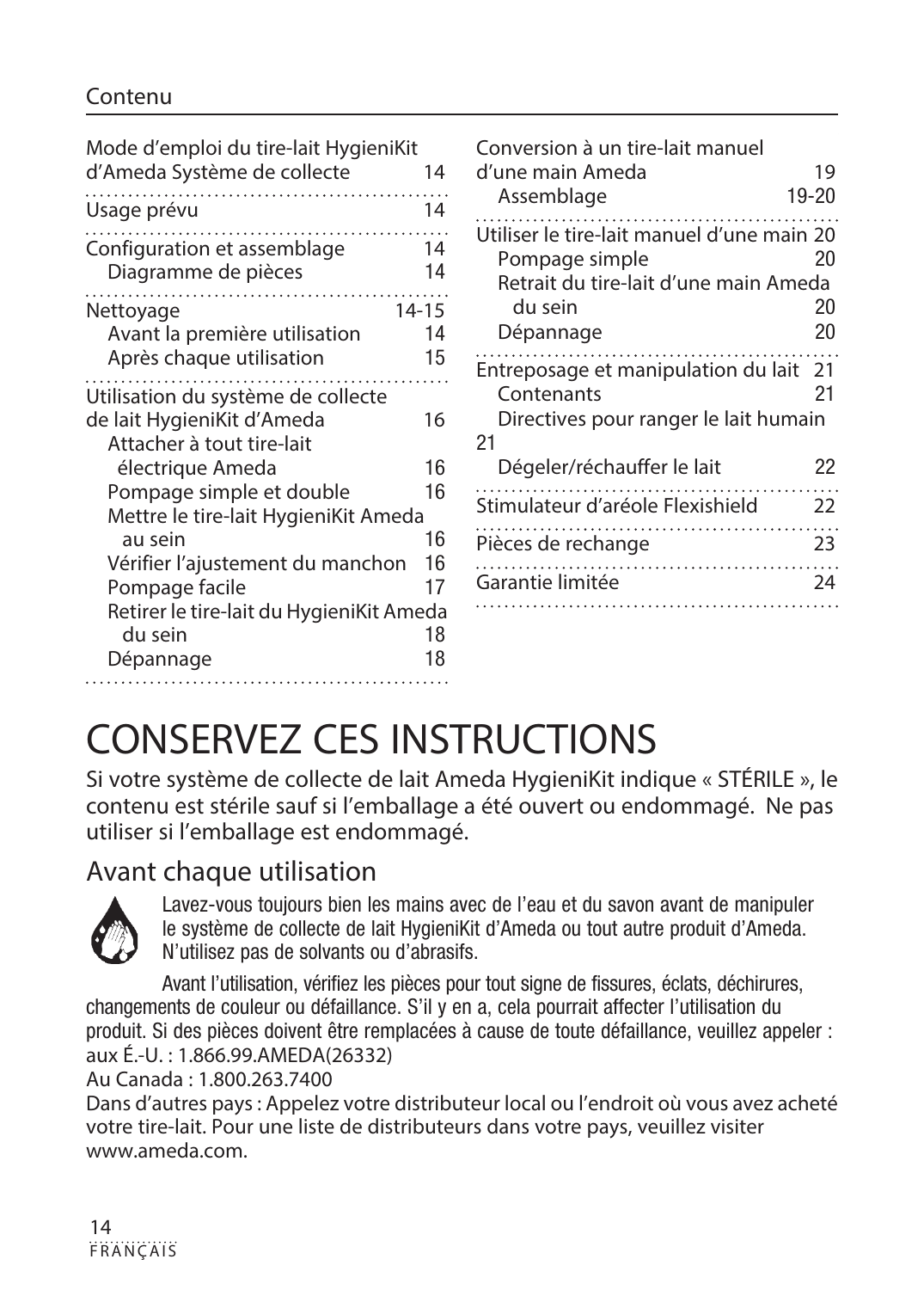# Pour votre santé et votre sécurité

# Mode d'emploi du système de tire-lait HygieniKit Ameda

#### Usage prévu

Le système tire-lait HygieniKit vise à faciliter l'aspiration et le recueil du lait d'une femme qui allaite dans le but de nourrir un enfant avec le lait recueilli. Le tire-lait manuel d'Ameda est un élément de soins personnels et ne doit jamais être partagéentre mères ou revendus ou donnés par une mère à une autre.

Le système de collecte de lait HygieniKit d'Ameda est muni d'une membrane en silicone brevetée qui empêche les bactéries 1, 2 et les virus (hépatites B et C et VIH 2, 3) de pénétrer dans la pompe et le tube en cas de présence de liquide contaminé dans la bouteille du système de collecte.

Inversement, la membrane protège le liquide contenu dans la bouteille du système de collecte en empêchant les bactéries 1, 2 et les virus (hépatites B et C et VIH 2, 3) de la pompe et du tube de pénétrer en cas de contamination de ces composantes lors d'une utilisation antérieure ou par une autre personne.

Veuillez noter que le système de collecte de lait HygieniKit d'Ameda n'élimine pas les bactéries et les virus (hépatites B et C et VIH) du lait maternel recueilli dans la bouteille du système de collecte. De plus, le système de collecte de lait HygieniKit d'Ameda ne diminue pas les risques liés à l'allaitement pour les mères séropositives.

1,3 Essais réalisés sur place avec un système de collecte de lait HygieniKit et un tire-lait SMB avec le virus bactériophage phiX174 et les bactéries Escherichia coli, Staphylococcus pneumoniae et Pseudomonas aeruginosa en suspension. La procédure a été adaptée de la norme ASTM 1671-97b, (Méthode d'essai normalisée utilisant le virus bactériophage phiX174 pour tester la résistance des matériaux entrant dans la composition des vêtements de protection à la pénétration de pathogènes transmissibles par voie sanguine).

2 L'utilisation de ce produit n'offre aucune protection contre la transmission des hépatites B et C et du VIH.

# Tube Diaphragme de silicone Embout d'adaptateur Bouteille de 236 ml (4 onces) Disque de verrouillage Anneau de verrouillage Valve Manchon de sein Adaptateur de tube

### Configuration et assemblage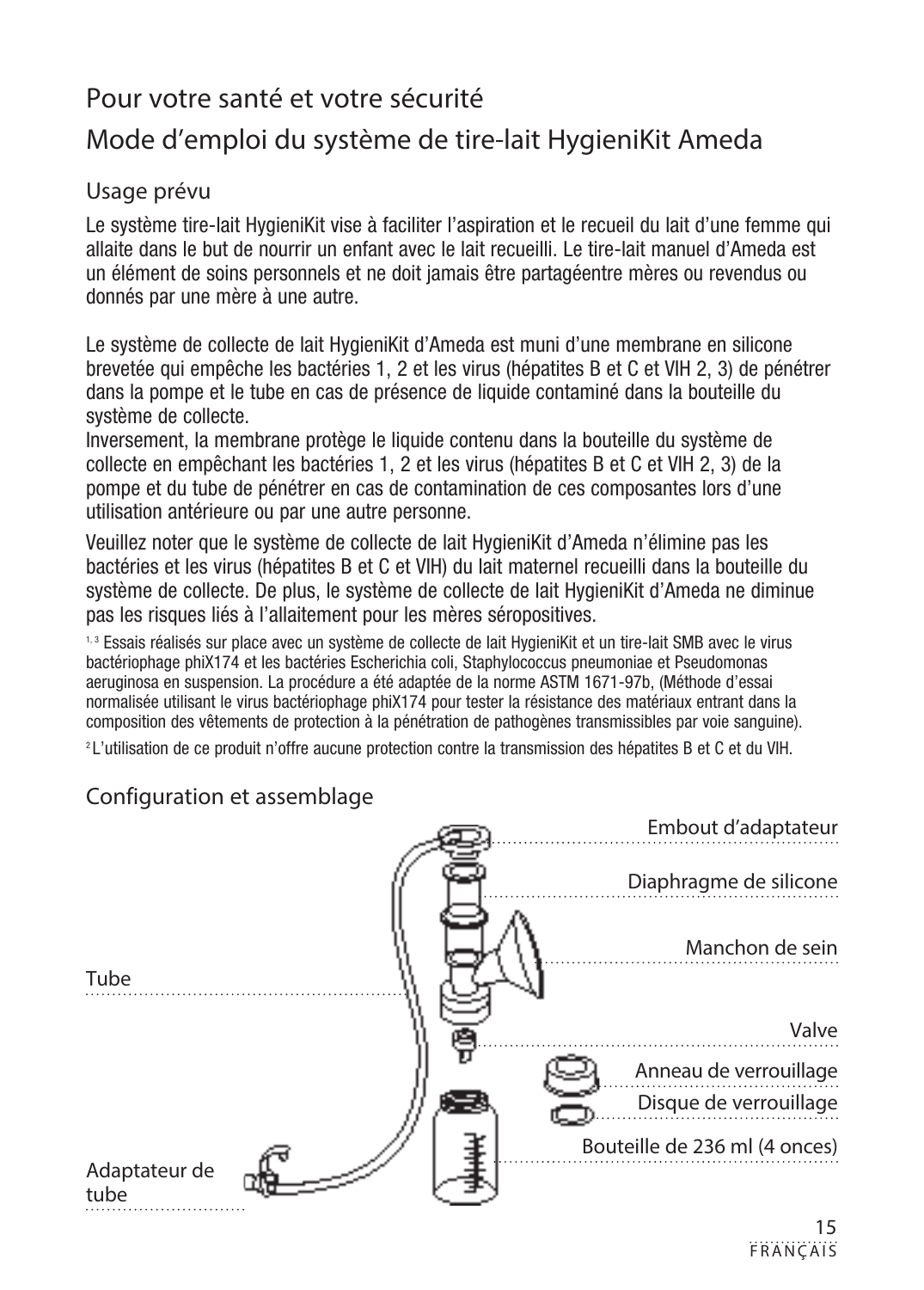#### Nettoyage



À moins d'indication contraire d'un fournisseur de soins de santé, suivez ces instructions de nettoyage : lavez-vous toujours bien les mains avec de l'eau et du savon avant de manipuler le tire-lait HygieniKit Ameda ou tout autre produit Ameda. N'utilisez pas de solvants ou d'abrasifs.

Avant la première utilisation



Si votre tire-lait HygieniKit Ameda porte la mention « STÉRILE », ouvrez et utilisez-le.

Si votre système HygieniKit Ameda NE porte PAS la mention « STÉRILE », vous devez avant de l'utiliser la première fois :

- Faire bouillir tous les composants -- sauf le tube, le bouchon de l'adaptateur et l'adaptateur de tube -- pendant 20 minutes;
- Retirer immédiatement toutes les pièces de l'eau après avoir fait bouillir;
- Laisser sécher à l'air sur une surface propre avant l'assemblage et l'utilisation.





Après chaque utilisation

- Désassemblez l'HygieniKit Ameda pour le nettoyer.
- Rincez tout résidu de lait des pièces du tire-lait à l'eau tiède.
- Laver toutes les pièces—sauf le tube, l'embout d'adaptateur et l'adaptateur de tube—dans l'eau tiède, savonneuse
- Rincez bien à l'eau propre et tiède.
- Laissez les pièces sécher à l'air sur une serviette propre ou sur un support de séchage avant l'assemblage et la prochaine utilisation.
- Couvrez les pièces d'une serviette propre si vous ne prévoyez pas l'utiliser bientôt.

Les manchons de sein et les bouteilles peuvent être lavés dans le panier supérieur d'un lave-vaisselle standard résidentiel loin des éléments chauffants. Lavez les diaphragmes et les valves blanches délicatement à la main. N'insérez rien dans la valve en nettoyant.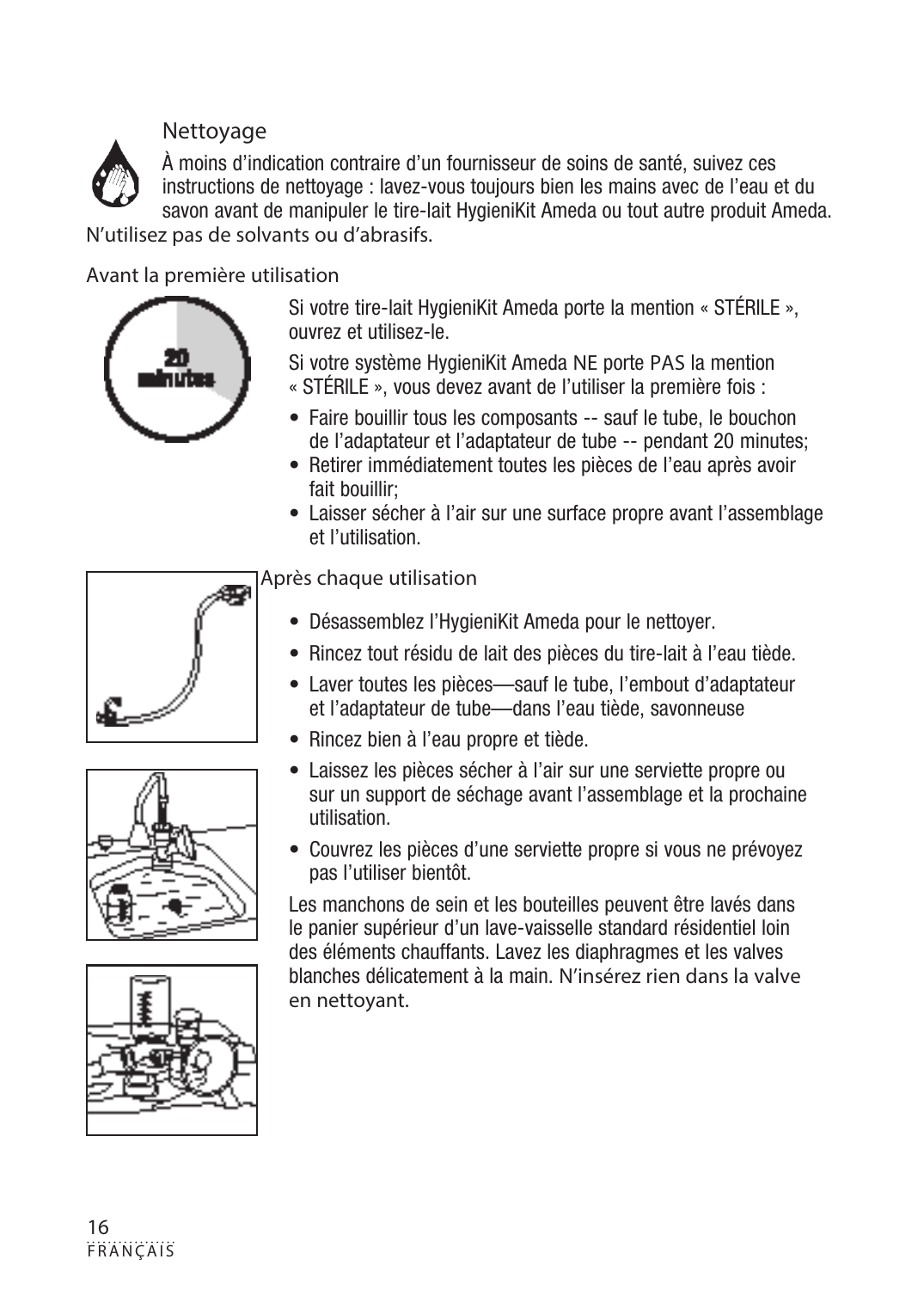# Utiliser le système de collecte de lait HygieniKit d'Ameda LAVEZ-VOUS TOUJOURS BIEN LES MAINS AVEC DE L'EAU ET DU SAVON AVANT LE POMPAGE.

Attacher à tout tire-lait électrique Ameda





Le HygieniKit peut être utilisé pour un tire-lait simple ou double avec tout tire-lait électrique Ameda. Insérez tout simplement l'adaptateur de tube dans l'orifice de l'adaptateur de tube.

Pompage simple et double



Pour un pompage simple : Retirez un tube et fermez l'adaptateur de tube.

Pour un pompage double : Les deux tubes devraient être attachés à l'adaptateur de tube.



Installer le HygieniKit Ameda au sein Pour commencer le pompage :

- Centrez le mamelon dans le manchon de sein.
- Remplissez le manchon avec le sein pour créer une étanchéité d'air.
- Penchez un peu le manchon pour que le lait coule dans la bouteille.

### Vérifier l'ajustement du manchon

Certaines HygieniKits Ameda incluent un manchon de taille universelle avec une ouverture de 25 mm. D'autres trousses Ameda incluent trois tailles de manchons (25, 28,5 et 30,5 mm). De nombreuses mères réussissent très bien avec le manchon de taille courante 25 mm, mais vous pourriez avoir besoin d'un manchon plus large (30,5 mm) ou d'une garniture (28,5 mm) si le pompage est inconfortable ou improductif, même à basse aspiration. Si le manchon standard est trop serré, un manchon plus large ou une garniture pourrait être plus confortable et pomper plus de lait. L'ajustement du manchon peut changer avec les changements des seins après la naissance et avec le pompage. Utilisez la taille qui est la plus confortable et donne les meilleurs résultats. Si la taille de 30,5 mm n'est pas assez large, contactez votre détaillant Ameda pour les manchons personnalisés Ameda de 32,5/36 mm.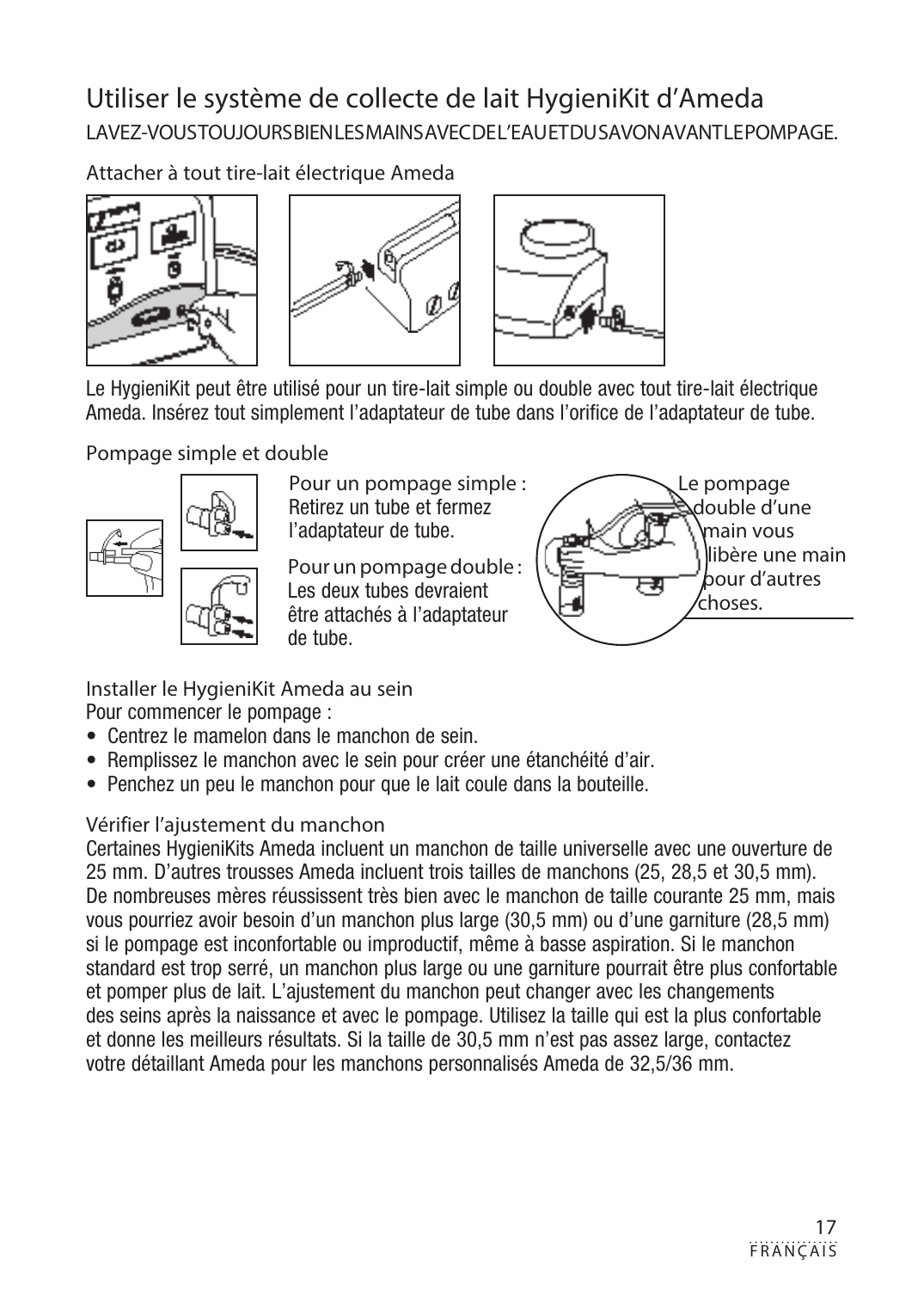Pour vérifier l'ajustement du manchon, regardez votre mamelon durant le pompage.



Bon ajustement Pendant le pompage, votre mamelon se meut librement dans le tunnel du manchon de sein. Vous voyez un espace autour du mamelon. Peu d'aréole est aspiré dans le tunnel avec le mamelon.



Trop petit Pendant le pompage, tout ou partie de votre mamelon se frotte contre les parois du tunnel du manchon de sein.



Trop grand Pendant le pompage, plus d'aréole est aspirée dans le manchon de sein avec votre mamelon. Votre aréole pourrait se frotter contre la paroi du tunnel du manchon de sein.

Si votre trousse inclut les manchons plus larges, pour les utiliser :

- Remplacez le manchon standard par un modèle plus large.
- Déplacez la valve pour le manchon plus large.
- Reportez-vous aux instructions d'assemblage d'autres pièces
- Essayez un manchon plus large avec et sans garniture sur chaque sein jusqu'à ce que vous trouviez la taille la plus confortable et/ou pompiez plus de lait.

Si votre trousse n'inclut pas de manchons plus larges, contactez votre détaillant Ameda pour obtenir des manchons sur commande.

Visitez www.ameda.com pour plus d'information.

#### Pompage facile

Est-ce qu'un tire-lait doit être réglé à l'aspiration la plus forte pour obtenir plus de lait ? Non. Réglez votre tire-lait à l'aspiration la plus élevée et confortable... et non pas à un réglage plus élevé.

Détente de lait ou 'descente' :

Pomper le lait n'est pas la même chose qu'aspirer un liquide par une paille. Avec la paille, plus vous aspirez et plus vous retirez de liquide. En pompant, le lait ne vient qu'avec une détente de lait (aussi indiqué par le terme « descente »). Sans descente, la plupart du lait reste dans le sein.

Qu'est-ce qu'une descente de lait ?

- Les hormones provoquent la pression des muscles du sein et les conduits de lait deviennent plus larges poussant le lait vers l'extérieur.
- Certaines mères ressentent un fourmillement. D'autres ne ressentent rien.
- Il peut y avoir une descente en touchant le sein, en entendant le bébé pleurer et même en pensant au bébé. Sentir le corps chaud et doux du bébé contre le vôtre peut provoquer une descente de lait.
- Les sensations de stress, colère ou si vous êtes mal à l'aise, peuvent bloquer la descente de lait.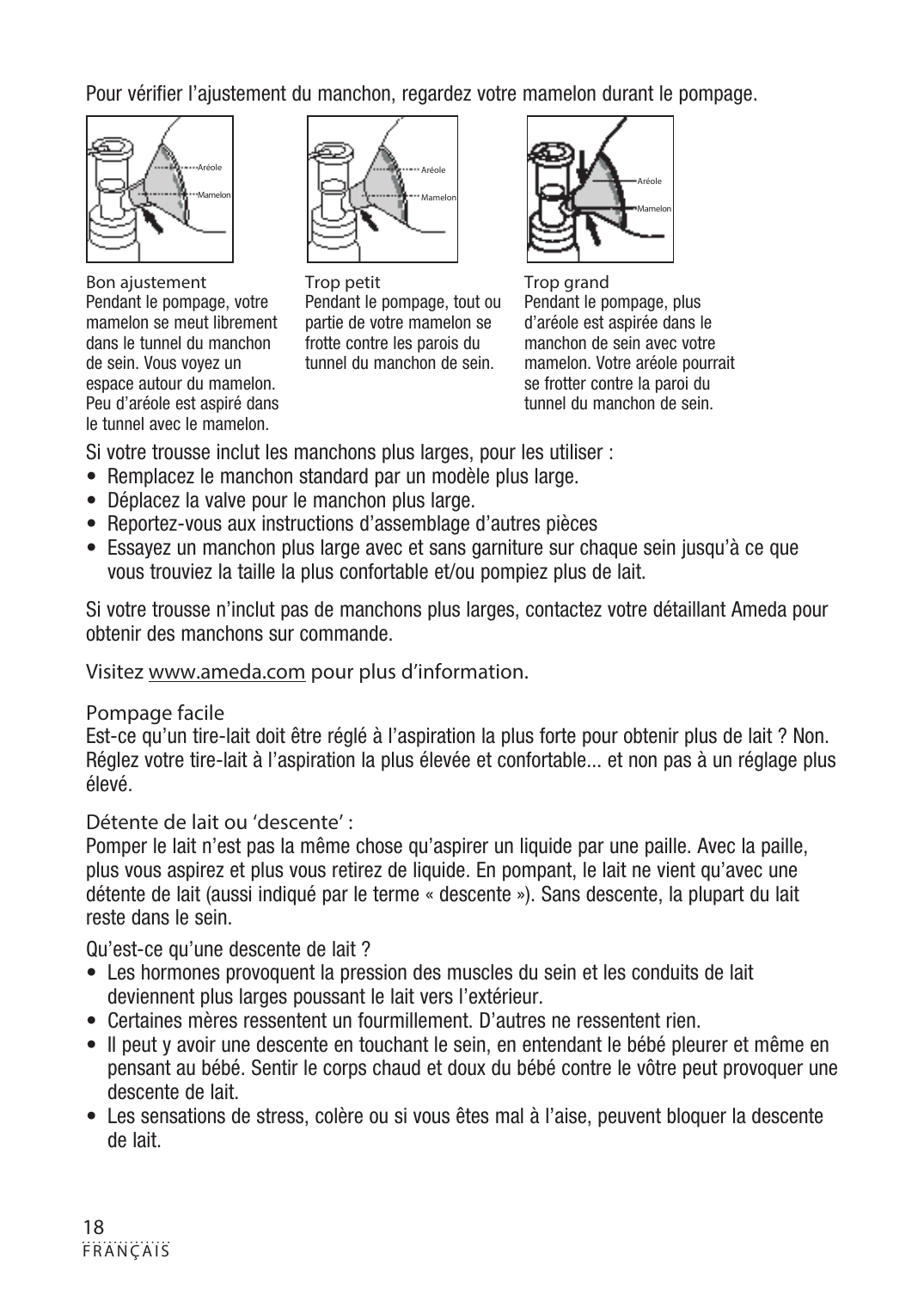Utiliser vos sens :

En allaitant, la plupart des mères ont trois ou quatre descentes de lait sans le savoir. Pour obtenir plus de lait avec votre tire-lait, vous devez avoir plus de descentes de lait. Vous pourriez avoir besoin d'aide au début jusqu'à ce que votre corps apprenne à réagir à votre tire-lait comme un bébé.

Pour déclencher plus de descentes de lait, utilisez vos sens. Un ou deux sens pourraient mieux fonctionner que d'autres, alors essayez tout pour découvrir ce qui fonctionne le mieux pour vous.

- Esprit/sensations : fermez les yeux, détendez-vous et imaginez votre bébé en train d'allaiter. Pensez à votre amour de votre bébé.
- Vue : regardez votre bébé ou une photo de votre bébé.
- Écoute : écoutez une cassette de votre bébé qui pleure ou gazouille. Si vous n'êtes pas à la maison, appelez et vérifiez comment va votre bébé. Ou appelez quelqu'un que vous aimez pour vous détendre et vous distraire.
- Odeur : sentez la couverture ou les vêtements de votre bébé.
- Toucher : appliquez des serviettes chaudes ou massez délicatement vos seins.
- Goût : sirotez votre boisson préférée, chaude non alcoolique pour vous détendre.

#### Utiliser les contrôles de tire-lait :

Vérifiez si votre tire-lait a les deux contrôles « SUCTION/VACUUM » (aspiration/vide) et « CYCLE ». Si tel est le cas, utilisez vos sens en ajustant les contrôles en pompant pour obtenir plus de lait plus rapidement. Regardez votre débit de lait en pompant. Utilisez cela comme guide.

- 1. Réglez le contrôle « SUCTION/VACUUM » au réglage le plus élevé qui est confortable.
- 2. Réglez le contrôle « CYCLE » au réglage le plus rapide.
- 3. Lorsque le lait coule, mettez le « CYCLE » au réglage le plus lent.
- 4. Lorsque le lait coule à peine, revenez à « CYCLE » rapide et utilisez vos sens.
- 5. Répétez en utilisant le « CYCLE » rapide pour déclencher le ait et ralentissez les cycles pour drainer.

#### Durée de pompage :

Parlez à votre fournisseur de soins de santé au sujet de la durée de pompage. Dans la plupart des cas, 10 à 15 minutes par sein suffisent.

- Si vous avez un pompage unique, 20 à 30 minutes en tout.
- Si vous avez un pompage double, 10 à 15 minutes en tout.

#### Retirer le système tire-lait HygieniKit du sein Après le pompage :

- Éteignez le tire-lait.
- Insérez un doigt dans le(les) manchon(s) pour briser le vide.
- Retirez la trousse Ameda du(des) sein(s).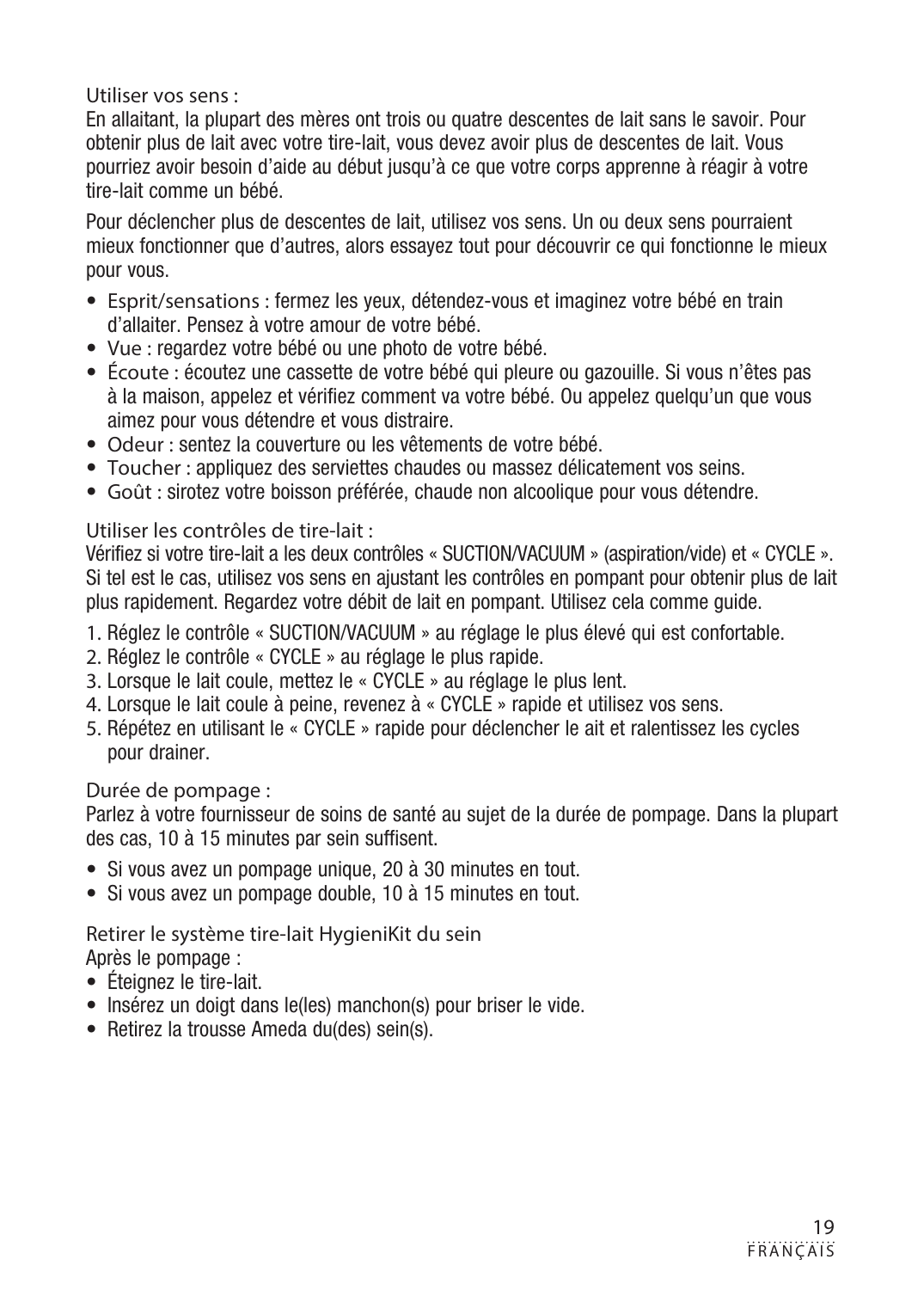Dépannage

Si le lait coule trop lentement dans la bouteille :

- Réglez le tire-lait au contrôle « CYCLE », réglez la pompe à un « CYCLE » plus rapide.
- Remplacez le(s) diaphragme(s) de silicone et la(les) valve(s).

Si le pompage est inconfortable :

- Réglez le tire-lait à un réglage « SUCTION/VACUUM » moins élevé.
- Vérifiez l'ajustement du tire-lait. Il faudra peut-être des manchons plus larges.

Si l'aspiration est lente :

- Vérifiez que la(les) valve(s) est(sont) bien poussée(s) dans le(les) manchon(s).
- Vérifiez la(les) valve(s) pour tout signe de déchirures ou d'étirements. Remplacez au besoin.
- Si vous avez un pompage unique, vérifiez l'adaptateur du tube pour vous assurer que le côté non utilisé est fermé.
- Vérifiez l'adaptateur de tube pour tout signe de fissures. S'il y en a, remplacez.
- Réglez le tire-lait à un réglage « SUCTION/VACUUM » plus élevé.

Les valves sont critiques pour un vide approprié. Pour bien fonctionner, elles doivent être intactes et sembler fermées lorsque le tire-lait n'est pas utilisé.

Pour prolonger la durée de vie de la valve :

- En retirant le manchon du sein, retirez délicatement par les parois épaisses, non pas par le bord mince.
- Ne collez rien aux valves durant le nettoyage. Roulez-les dans l'eau tiede, savonneuse, rincez bien dans l'eau tiede et séchez à l'air.

Conversion en tire-lait manuel d'une main Ameda

LAVEZ-VOUS TOUJOURS BIEN LES MAINS AVEC DE L'EAU ET DU SAVON AVANT LE POMPAGE.

#### Assemblage

Utilisez cette section si votre assemblage de poignée d'une main fait partie d'un HygieniKit Ameda ou s'il a été acheté séparément.



- 1. Ouvrez le bouton-pression et retirez l'embout de l'adaptateur.
- 2. Retirez le diaphragme de la chambre supérieure du manchon du sein.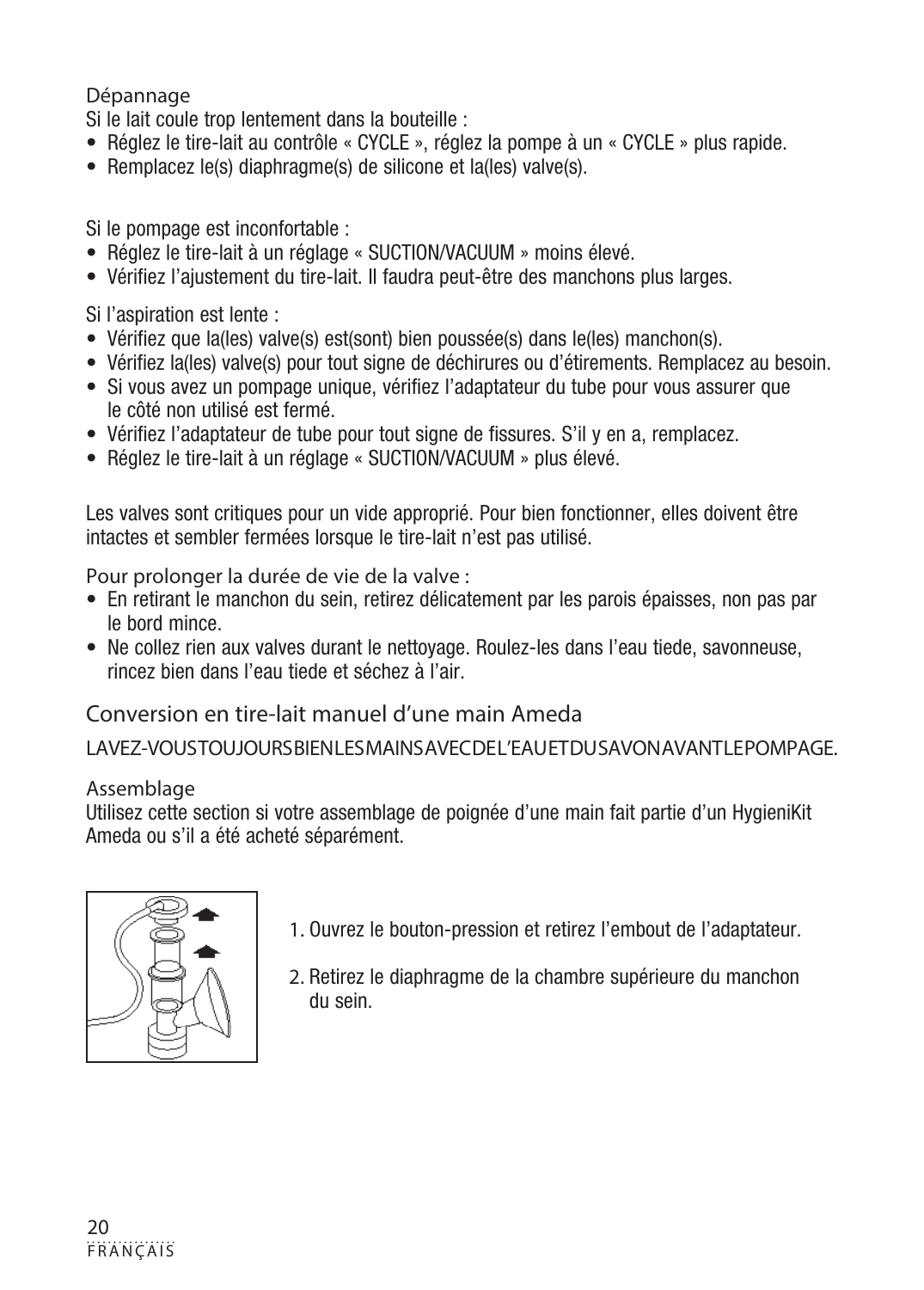Retirez l'enveloppe de plastique de l'assemblage de poignée.



3. Poussez le piston dans la chambre supérieure du manchon.



4. Abaissez la poignée et enclenchez le collier autour du bas du manchon. (reportez-vous à la région ombragée du diagramme plus haut)



5. Vissez le manchon sur la bouteille.

> La poignée est installée correctement si le dessus de la poignée est en ligne droite.

Utiliser le tire-lait manuel d'une main

#### Pompage facile

Utilisez des pressions rapides et lentes. Regardez votre débit de lait en pompant. Utilisez cela comme guide.

- 1. Utilisez des pressions rapides, légères de quelques minutes pour faire couler le lait.
- 2. Lorsque le lait coule, utilisez des pressions plus lentes, plus fortes. (Jamais trop fortes pour que cela fasse mal.)
- 3. Pour faciliter le pompage tandis que le lait coule « pressez et gardez pressé ».
- 4. Lorsque le débit ralentit, utilisez des pressions plus rapides à nouveau.
- 5. Lorsque le lait coule à nouveau, utilisez des pressions plus lentes, plus fortes.
- 6. Répétez les pressions rapides, puis lentes pour pomper le lait plus rapidement.
- 7. Changez de seins toutes les 5 à 7 minutes pour un total de 20 à 30 minutes.

Pomper avec des pressions rapides et lentes est un comme si le bébé est au sein. Le bébé commence rapidement, ralentit et recommence. Cette action à deux vitesses peut vous aider à pomper plus de lait plus rapidement.

Retirer le tire-lait d'une main Ameda du sein Après le pompage :

- Insérez un doigt dans le manchon pour briser le vide.
- Retirez le tire-lait d'une main du sein.

#### Dépannage

Si le lait coule trop lentement dans la bouteille :

- Et si vous utilisez la technique « pressez et gardez pressé », dégagez la poignée.
- Si vous ne l'utilisez pas, dégagez la poignée plus souvent.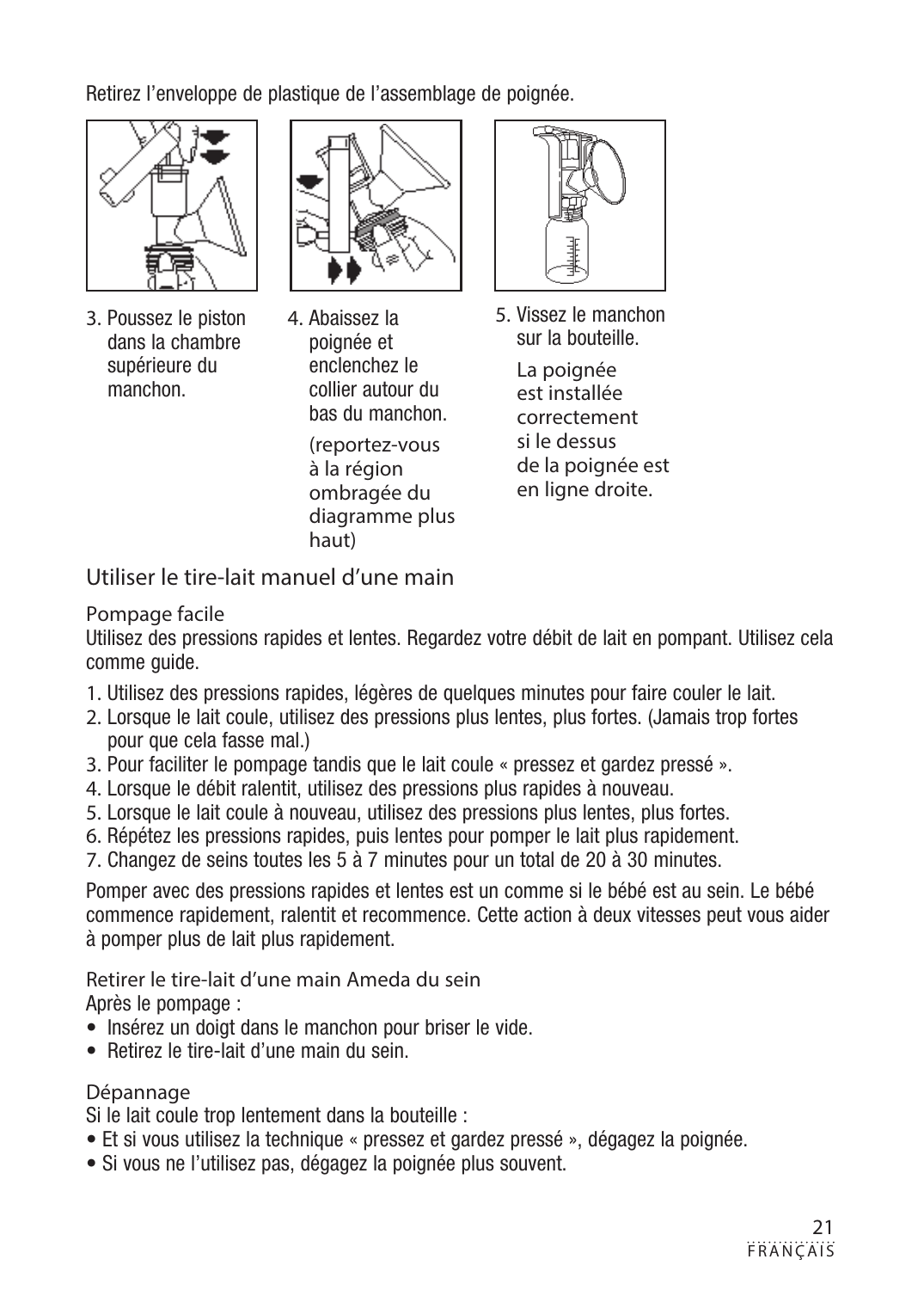Si le pompage est inconfortable :

- Utilisez des pressions de poignée plus délicates;
- Vérifiez l'ajustement du tire-lait. Il faudra peut-être un manchon plus large.

Si l'aspiration est lente :

- Vérifiez que la valve est entièrement en place.
- Vérifiez la valve pour tout signe de déchirures ou d'étirements. Remplacez au besoin.
- Retirez le joint du piston, étirez sur une surface à plat et replacez sur le piston.

Les valves sont critiques pour un vide approprié. Pour bien fonctionner, elles doivent être intactes et sembler fermées lorsque le tire-lait n'est pas utilisé.

Pour prolonger la durée de vie de la valve :

- En retirant le manchon du sein, retirez délicatement par les parois épaisses, non pas par le bord mince.
- Ne collez rien aux valves durant le nettoyage. Roulez-les dans l'eau tiede, savonneuse, rincez bien dans l'eau tiede et séchez à l'air.

## Entreposage et manipulation du lait

#### **Contenants**

– DATEZ TOUJOURS LES CONTENANTS –

Le lait humain devrait être rangé dans un contenant daté, propre et scellé. On peut utiliser des contenants de verre ou de plastique dur.

| Période de<br>rangement du<br>lait humain* | $(0°F/-18°C)$           | Surgélation : Congélateur du : Réfrigérateur :<br>réfrigérateur<br>(variable<br>$0^{\circ}$ F/-18 $^{\circ}$ C) | (39°F / 4°C) | Glacière avec:<br>contenants<br>réfrigérants<br>congelés<br>(59°F/15°C) | $(66^{\circ}F - 72^{\circ}F)$ : $(72^{\circ}F - 79^{\circ}F)$<br>$(19^{\circ}C - 22^{\circ}C)$ (22°C – 26°C) | Température ambiante                   |
|--------------------------------------------|-------------------------|-----------------------------------------------------------------------------------------------------------------|--------------|-------------------------------------------------------------------------|--------------------------------------------------------------------------------------------------------------|----------------------------------------|
| Frais                                      | 12 mois                 | $3 - 4$ mois                                                                                                    | 8 jours      | 24 heures                                                               | 6-10 heures                                                                                                  | 4 heures                               |
| Congelé,<br>dégelé au<br>réfrigérateur     | Ne<br>resurgelez<br>paz | Ne<br>resurgelez<br>paz                                                                                         | 24 heures    | No rangez<br>pas                                                        | 4 heures                                                                                                     | 4 heures                               |
| Dégelé,<br>réchauffé<br>non bu             | Ne<br>resurgelez<br>paz | Ne<br>resurgelez<br>paz                                                                                         | 4 heures     | Ne rangez<br>pas                                                        | Jusqu'à la fin<br>de<br>l'alimentation                                                                       | Jusqu'à la fin<br>de<br>l'alimentation |
| Réchauffé.<br>bu                           | Jetez                   | Jetez                                                                                                           | Jetez        | Jetez                                                                   | Jusqu'à la fin<br>de<br>l'alimentation                                                                       | Jusqu'à la fin<br>de<br>l'alimentation |

#### Directives Concernant Le Stockage Et La Décongélation Du Lait Humain

\* Les durées de rangement peuvent varier pour les bébés prématurés ou malades. Sources : Jones, F. and M.R. Tully, Best Practice for Expressing, Storing and Handling Human Milk in Hospitals, Homes and Child Care Settings. Raleigh, NC: Human Milk Banking Association of North America, 2006; Mohrbacher, N. Breastfeeding Answers Made Simple. Amarillo, TX: Hale Publishing, 2010.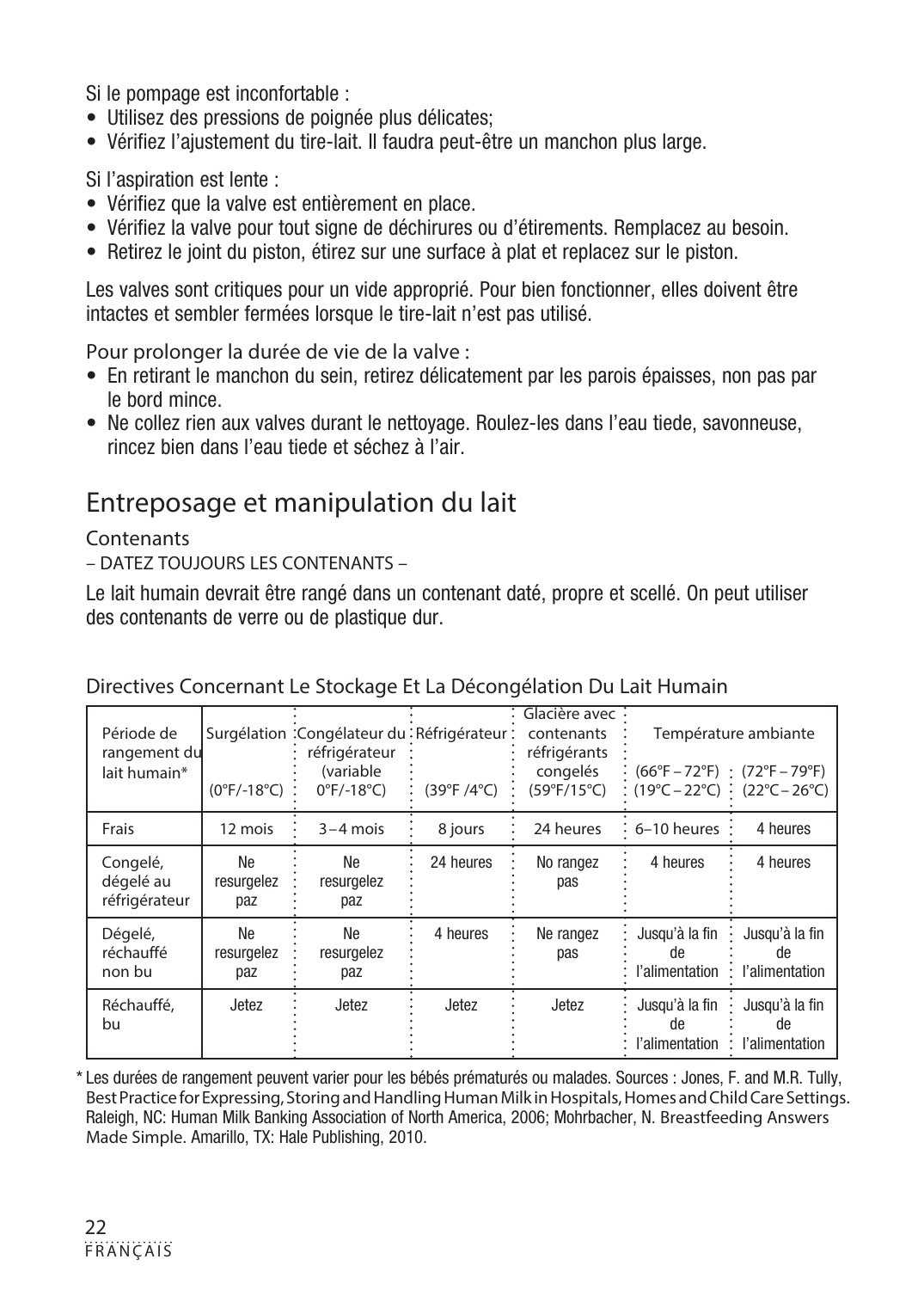Dégeler/réchauffer le lait

Dégelez le lait surgelé dans le réfrigérateur. Ou dégelez ou réchauffez le lait en plaçant le contenant dans l'eau fraîche, puis tiède.

– Ne mettez pas le lait humain au micro-ondes –

Le micro-ondes change le lait. Cela crée aussi des points chauds dans le lait qui pourraient brûler le bébé.

# Stimulateur d'aréole Flexishield

Le stimulateur d'aréole Flexishield :

- Est une pièce de manchon de silicone flexible.
- Donne un touche souple contre la peau en pompant.
- Comprime le sein tout en pompant pour aider à la détente de lait.
- Est optionnel avec le tire-lait d'une main Ameda et les HygieniKits Ameda.
- S'achète séparément.
- Rend le manchon plus étroit pour qu'il fonctionne mieux pour les mères aux petits mamelons.
- Convient seulement pour le manchon de 25 mm standard (reportez-vous à la section « Vérifiez l'ajustement du manchon »).

Pour utiliser le stimulateur Flexishield areola :



1. Insérez le stimulateur Flexishield dans le manchon. Les anneaux du stimulateur Flexishield devraient toucher l'intérieur des parois du manchon.



2. Installez le stimulateur Flexishield au manchon en poussant le bord sur le rebord du manchon. Utilisez la paume ou le pouce et l'index.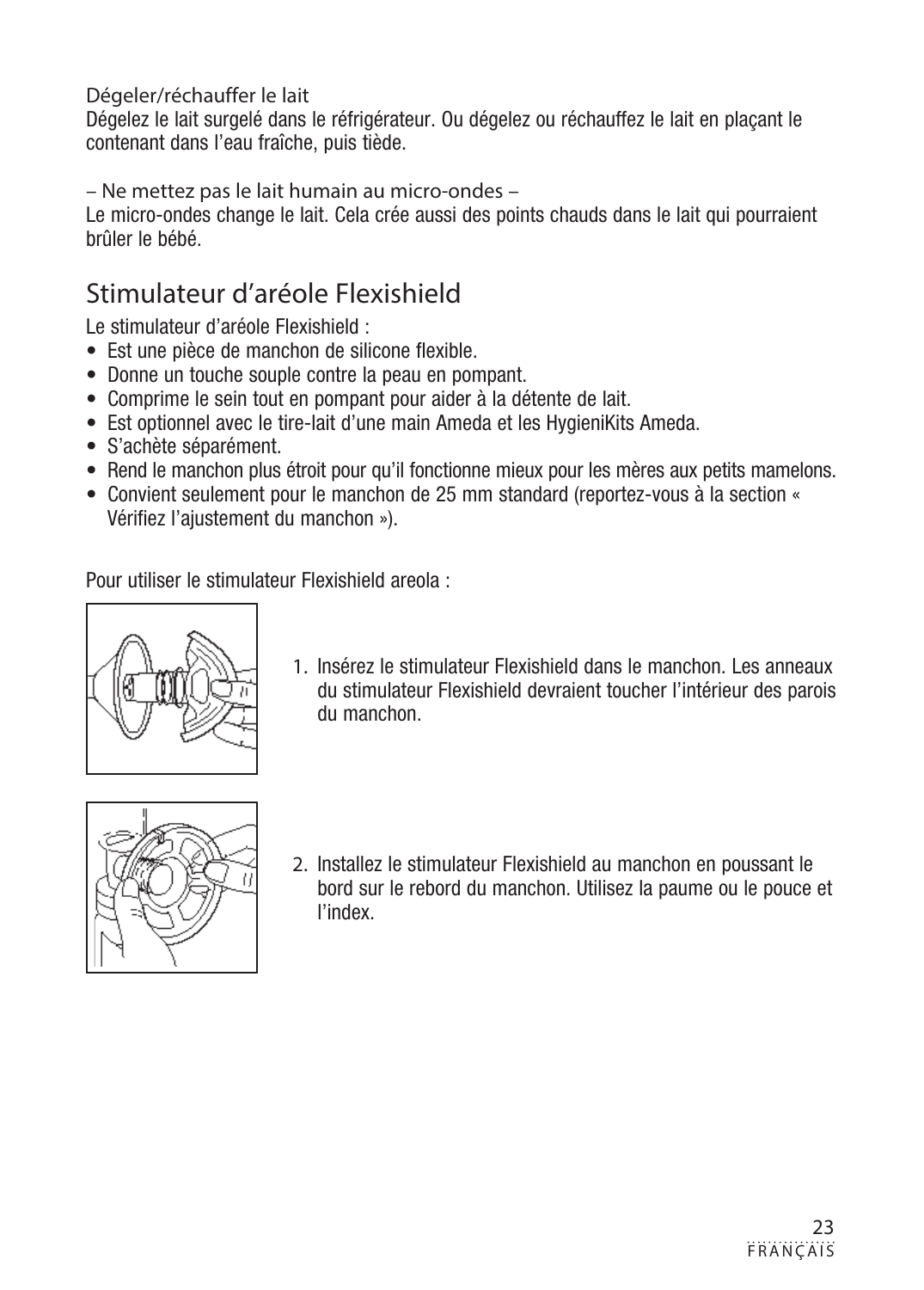# Pièces de rechange



17152 Système double HygieniKit Milk Collection avec tire-lait d'une main



17449 Double HygieniKit avec CustomFit Flange System™ et Adaptateur de tire-lait d'une main



Produits non illustrés 17148PM Manchons sur commande (28,5/30,5mm) 17150 Tire-lait simple HygieniKit avec un adaptateur de tire-lait manipulable avec une seule main 17151 Tire-lait Simple HygieniKit 17153 Système double de collecte de lait HygieniKit avec adaptateur de tire-lait manuel d'une main et stimulateur d'aréole Flexishield 17155 Système double de collecte de lait HygieniKit 17212 Flexishield Areola Stimulator 2 17242M Sacs de rangement du lait maternel Store'N Pour (20 sacs + 2 adaptateurs). 17243M Recharges de sacs de rangement du lait maternel Store'N Pour (40 sacs). 17358M Manchons sur commande (32,5/36,0mm) 17448 CustomFit Flange System HygieniKit™ avec adaptateur de tire-lait d'une main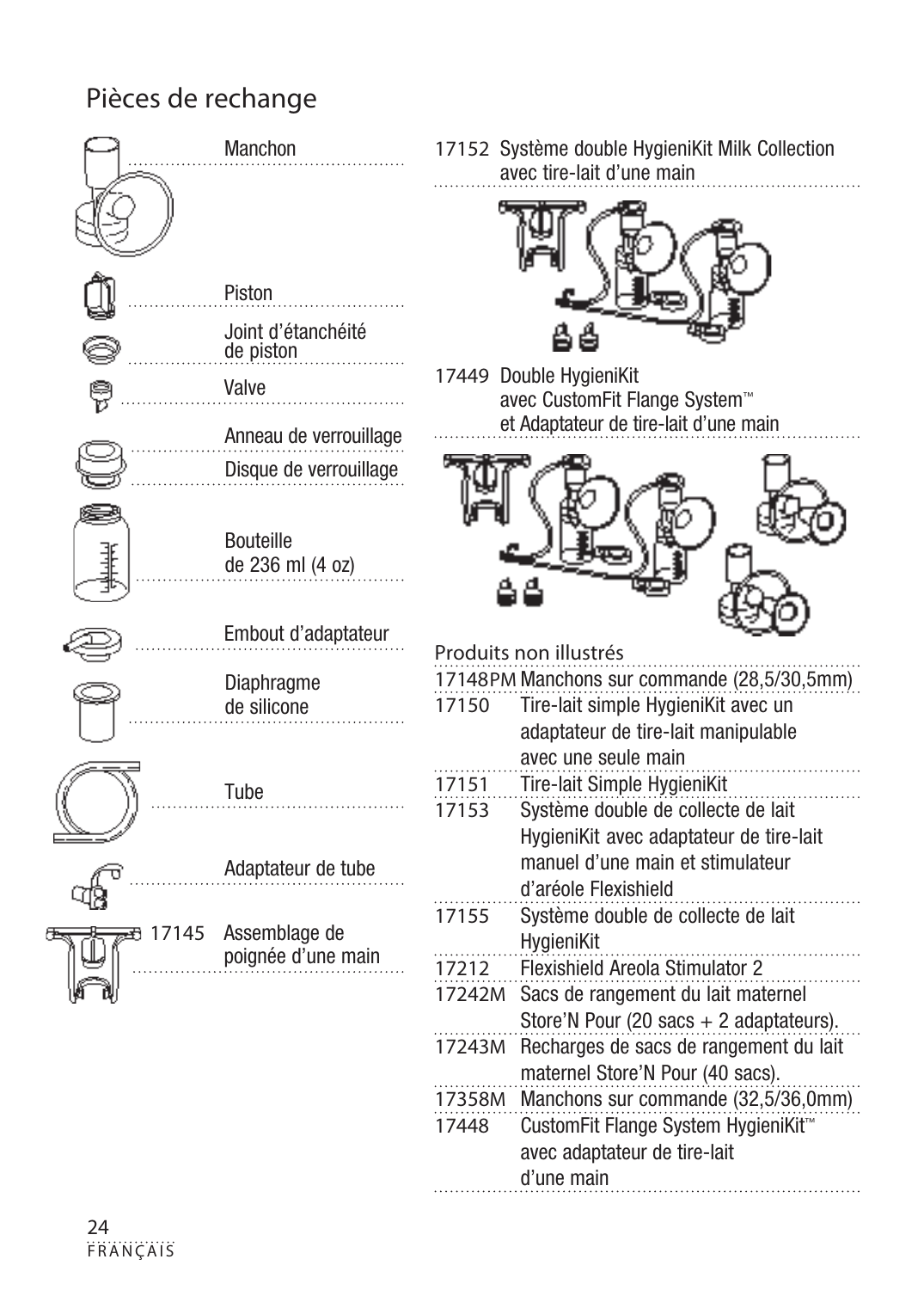## Garantie limitée :

Le système de collecte de lait HygieniKit Ameda (le « produit ») est garanti à l'utilisatrice originale (la « cliente ») seulement. L'utilisation du produit par plus d'une personne annulera cette garantie expresse limitée.

Ameda, Inc. (« Ameda ») garantit offrir un titre valable à la Cliente pour le Produit. Pendant quatre-vingt-dix (90) jours à partir de la date d'achat originale de ce Produit, Ameda garantit le Produit à Cliente contre les défauts de matériaux ou de fabrication. La seule obligation d'Ameda sous cette garantie expresse limitée sera la réparation ou le remplacement, à la discrétion d'Ameda, de tout Produit qui s'avère défectueux selon Ameda et qui est considéré couvert par cette garantie limitée. La réparation ou le remplacement sous cette garantie limitée est le seul recours exclusif de la Cliente. Une preuve d'achat sous forme de facture reçue ou d'acte de vente indiquant que le produit est encore dans la période de garantie doit être présentée pour obtenir le service sous garantie. Cette garantie limitée expresse est offerte par Ameda SEULEMENT à la Cliente et n'est ni négociable ni transférable à tout acheteur subséquent ou utilisatrices finales du produit. Pour tout service sous cette garantie, veuillez contacter Ameda au 1 866 99.AMEDA (26332).

SAUF DANS LA MESURE INTERDITE PAR LA LOI APPLICABLE, TOUTE GARANTIE IMPLICITE DE COMMERCIALITÉ OU D'APTITUDE À UN EMPLOI PARTICULIER DE LA TROUSSE EST RÉFUTÉE PAR LA PRÉSENTE. AMEDA NE SERA PAS TENUE RESPONSABLE DE TOUS DOMMAGES INDIRECTS, CONSÉCUTIFS, SPÉCIAUX OU PUNITIFS DE QUELQUE SORTE QUE CE SOIT POUR TOUTE RUPTURE DE GARANTIE EXPRESSE LIMITÉE DE LA TROUSSE OU TOUTE GARANTIE IMPLICITE PAR OPÉRATION DE LA LOI. IL N'Y A PAS D'AUTRES GARANTIES, SAUF LA GARANTIE LIMITÉE EXPRESSE INDIQUÉE PRÉCÉDEMMENT, QUI ACCOMPAGNE CETTE TROUSSE ET TOUTE AUTRE REPRÉSENTATION EXPRESSE ORALE, ÉCRITE OU AUTRE DE QUELQUE SORTE QUE CE SOIT EST RÉFUTÉE PAR LA PRÉSENTE.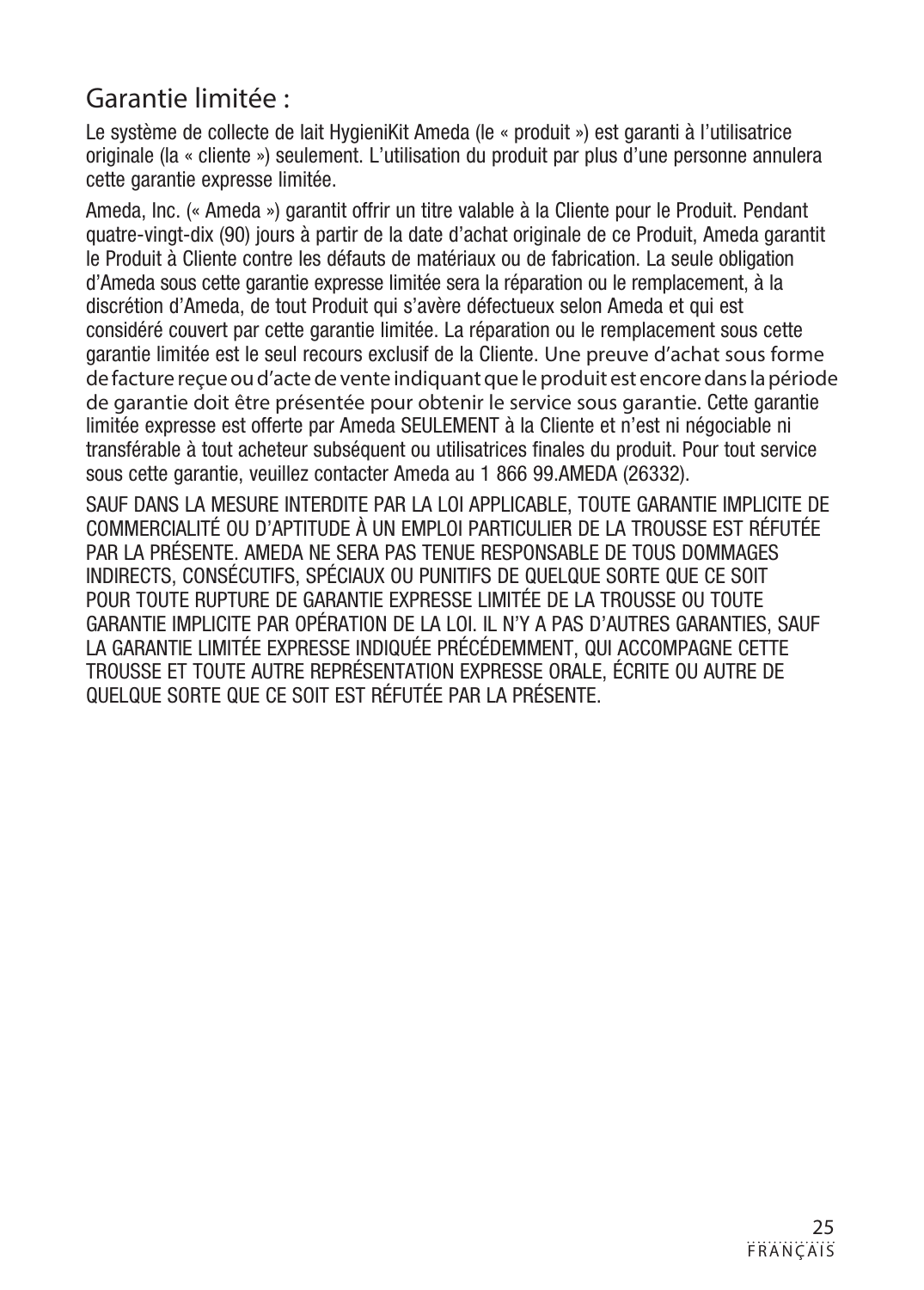### Contenido

| Instrucciones para el Sistema de reco-<br>lección de leche Ameda HygieniKit                                                                                                                                                                   | 26                         | Conversión a una bomba de extracción<br>manual para una sola mano Ameda                                                                                                                                     | 33                   |
|-----------------------------------------------------------------------------------------------------------------------------------------------------------------------------------------------------------------------------------------------|----------------------------|-------------------------------------------------------------------------------------------------------------------------------------------------------------------------------------------------------------|----------------------|
| Uso indicado                                                                                                                                                                                                                                  | 26                         | Armado                                                                                                                                                                                                      | 33                   |
| Configuración y armado<br>Diagrama de piezas                                                                                                                                                                                                  | 27<br>27                   | Uso de la bomba de extracción manual<br>para una sola mano<br>La extracción sencilla                                                                                                                        | 33<br>33             |
| Limpieza<br>Antes del primer uso<br>Después de cada uso                                                                                                                                                                                       | 28<br>28<br>28             | Remoción del pecho de la bomba<br>de extracción para una sola<br>mano Ameda                                                                                                                                 | 34                   |
| Uso del sistema de recolección de leche<br>Ameda HygieniKit<br>Conexión a cualquier bomba<br>de extracción eléctrica Ameda<br>Extracción simple y doble<br>Colocación de Ameda HygieniKit<br>en el pecho<br>Verificación del calce del embudo | 29<br>29<br>29<br>29<br>30 | Resolución de problemas<br>Manipulación y almacenamiento<br>de la leche<br>Recipientes<br>Pautas para guardar leche materna 35<br>Cómo descongelar/calentar la leche35<br>Estimulador de areola Flexishield | 34<br>35<br>35<br>36 |
| La extracción sencilla<br>Remoción del Ameda HygieniKit<br>del pecho<br>Resolución de problemas                                                                                                                                               | 30<br>32<br>32             | Piezas de repuesto<br>Garantía limitada:                                                                                                                                                                    | 37<br>38             |

# GUARDE ESTAS INSTRUCCIONES

Si su sistema de recolección de leche Ameda HygieniKit tiene la marca "STERILE" (estéril), el contenido está esterilizado a menos que el envase esté abierto o dañado. No utilice el envase si está dañado.

### Antes de cada uso



Siempre lávese bien las manos con agua y jabón antes de manipular el sistema de recolección de leche Ameda HygieniKit u otros productos Ameda. No use solventes ni productos abrasivos.

Antes de usar la bomba, verifique que las piezas no presenten grietas, astillas, desgarros, cambios de color ni roturas. Si las hubiera, podrían afectar el funcionamiento del producto. Si debe reemplazar piezas debido a defectos, llame:

En EE.UU.: 1.866.99.AMEDA (26332)

En Canadá: 1.800.263.7400.

En otros países: llame a su distribuidor local o al lugar donde compró su bomba. Para obtener una lista de distribuidores en su país, visite www.ameda.com.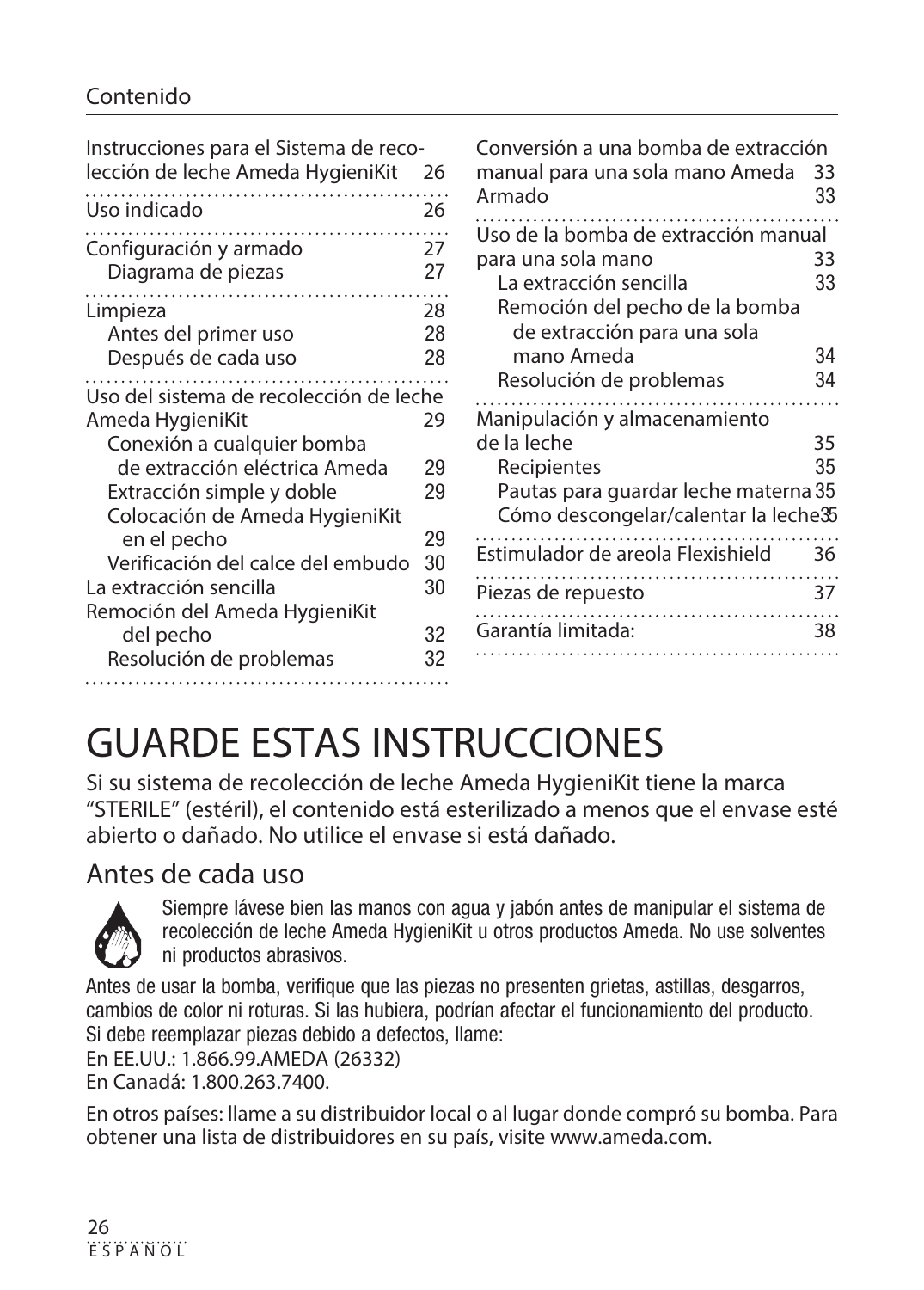# Para su salud y seguridad

La bomba manual de Ameda es un artículo de cuidado personal y nunca debe compartirlo con otras madres ni revendido ni dárselo a otras madres.

# Instrucciones para el Sistema de recolección de leche Ameda HygieniKit

### Uso indicado

La función del el sistema de recolección de leche Ameda HygieniKit es facilitar la extracción y obtención de la leche materna de una mujer que está amamantando con el objetivo de alimentar al niño con la leche obtenida.

Ameda HygieniKit tiene un diafragma de silicona patentado que crea una barrera que protege la bomba y las mangueras contra la penetración de bacterias 1, 2 y virus (hepatitis C y virus de inmunodeficiencia humana [VIH]) 2, 3 de líquidos contaminados dentro del sistema del biberón de recolección.

El diafragma de este producto crea una barrera que protege los líquidos recolectados en el sistema del biberón de recolección contra la penetración de bacterias 1, 2 y virus (hepatitis B y C y virus de la inmunodeficiencia humana [VIH]) 2, 3 desde la bomba y las mangueras en caso de contaminación de estos componentes durante el uso previo o por un usuario anterior.

Tenga en cuenta que Ameda HygieniKit no elimina las bacterias y los virus (hepatitis B y C y virus de inmunodeficiencia humana [VIH]) de la leche materna que se recolecta en la botella de recolección y que Ameda HygieniKit tampoco hace que sea seguro para que las madres infectadas alimenten a sus bebés con leche recolectada utilizando este dispositivo.

1, 3 Ensayos realizados in situ utilizando los HygieniKits y el sacaleches con bomba de pistón SMB con suspensión de bacteriófago Phi-XI74 y Escherichia coli, Staphylococcus pneumoniae y Pseudomonas aeruginosa. El procedimiento se adaptó de ASTM 1671-97b, Método de prueba estándar de resistencia de materiales usados en la vestimenta protectora contra la penetración de patógenos transmitidos por la sangre usando el bacteriófago Phi-Xl74 como sistema de prueba.

2 El uso de este producto no garantiza ni brinda protección contra la transmisión de la hepatitis B y C y del virus de inmunodeficiencia humana (VIH).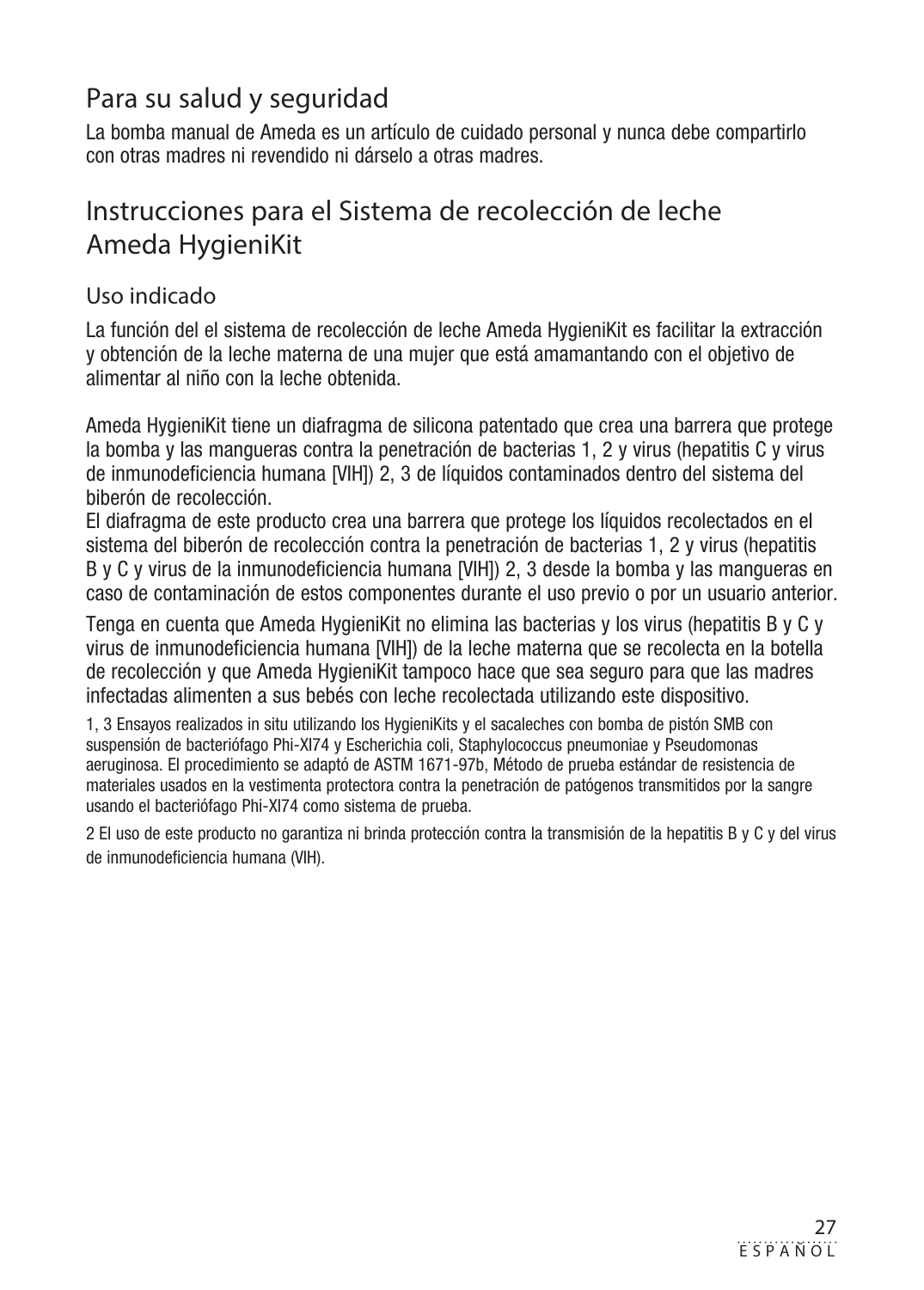### Configuración y armado

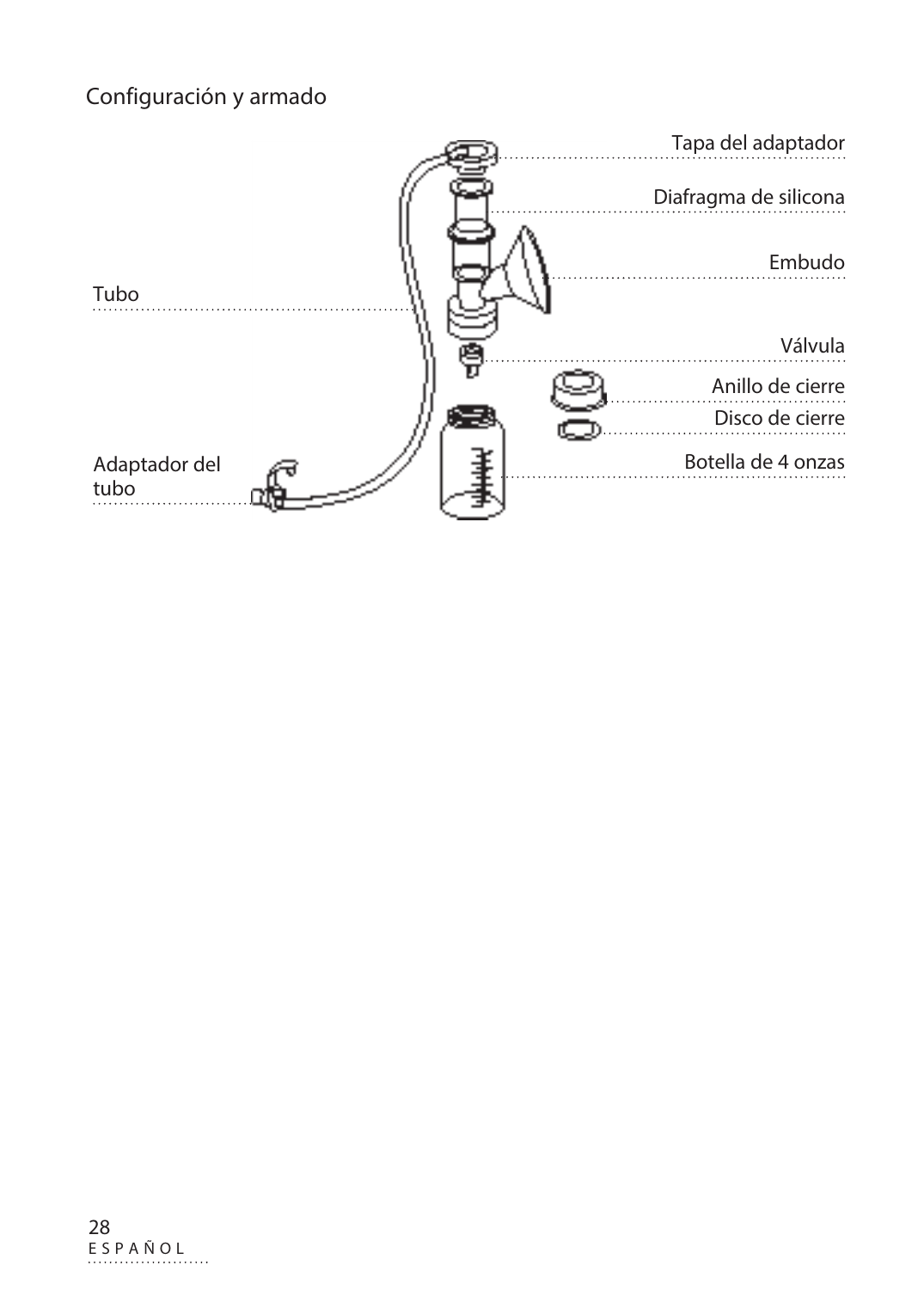### Limpieza



Salvo que un profesional de la salud le diga otra cosa, siga estas instrucciones de limpieza: Siempre lávese bien las manos con agua y jabón antes de manipular el Ameda HygieniKit y demás productos Ameda. No use solventes ni productos abrasivos.

Antes del primer uso



Si su Ameda HygieniKit tiene la marca "STERILE" (estéril), ábralo y úselo.

Si su Ameda HygieniKit NO tiene la marca "STERILE" (estéril), antes de usarlo por primera vez:

- Hierva todas las piezas (salvo el tubo, la tapa del adaptador y el adaptador del tubo) durante 20 minutos.
- Retire todas las piezas del agua enseguida después de hervir.
- Deje secar sobre una superficie limpia y seca antes de armarlo y usarlo.

Después de cada uso







- Enjuague con agua fría los residuos de leche que hayan quedado en las piezas de la bomba.
- Lave todas las piezas (salvo el tubo, la tapa del adaptador y el adaptador del tubo) en agua tibia y jabonosa.
- Enjuague bien con agua tibia limpia.
- Deje secar al aire las piezas sobre una toalla limpia o rejilla antes de armar y usar nuevamente.
- Cubra las piezas con una toalla limpia si no va a volver a usarlas de inmediato.

Los embudos y biberones se pueden lavar en la rejilla superior de un lavavajillas doméstico común, lejos de los elementos calefactores. Lave a mano los diafragmas y válvulas con suavidad. No introduzca nada en la válvula mientas la limpia.

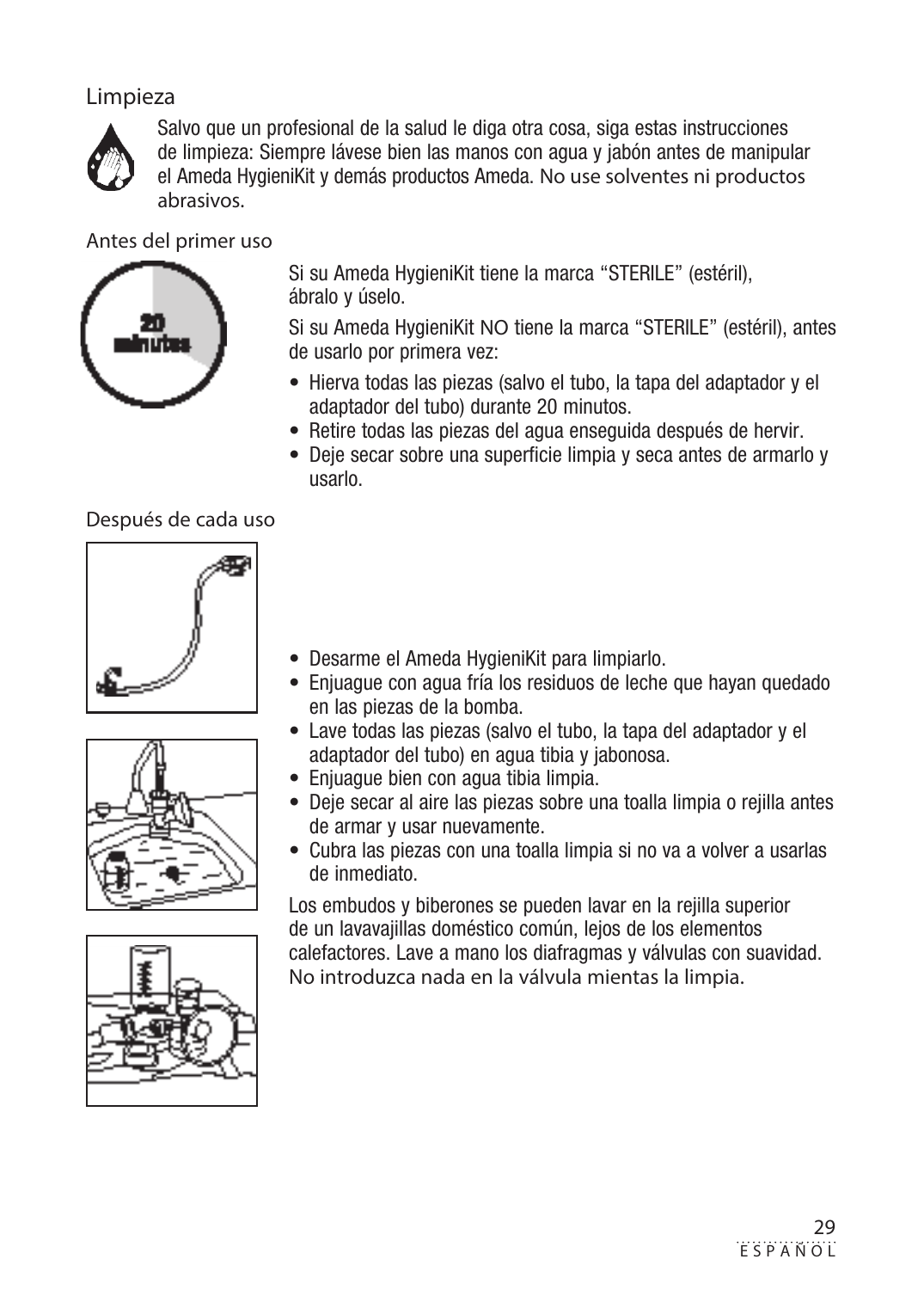# Uso del sistema de recolección de leche Ameda HygieniKit SIEMPRE LÁVESE BIEN LAS MANOS CON AGUA Y JABÓN ANTES DE UNA EXTRACCIÓN.

Conexión a cualquier bomba de extracción eléctrica Ameda



El HygieniKit se puede usar para extracción simple o doble con una bomba de extracción eléctrica de Ameda. Tan solo introduzca el adaptador del tubo en el puerto del adaptador del tubo.

#### Extracción simple y doble



Para extracción simple: Quite un tubo y cierre el adaptador del tubo.

Para extracción doble: Ambos tubos tienen que estar conectados al adaptador del tubo.



Colocación de Ameda HygieniKit en el pecho Para comenzar la extracción:

- Centre el pezón en el embudo.
- Llene el embudo con el pecho para formar un sello que impida la entrada de aire.
- Incline el embudo un poco hacia abajo para que la leche fluya hacia la botella.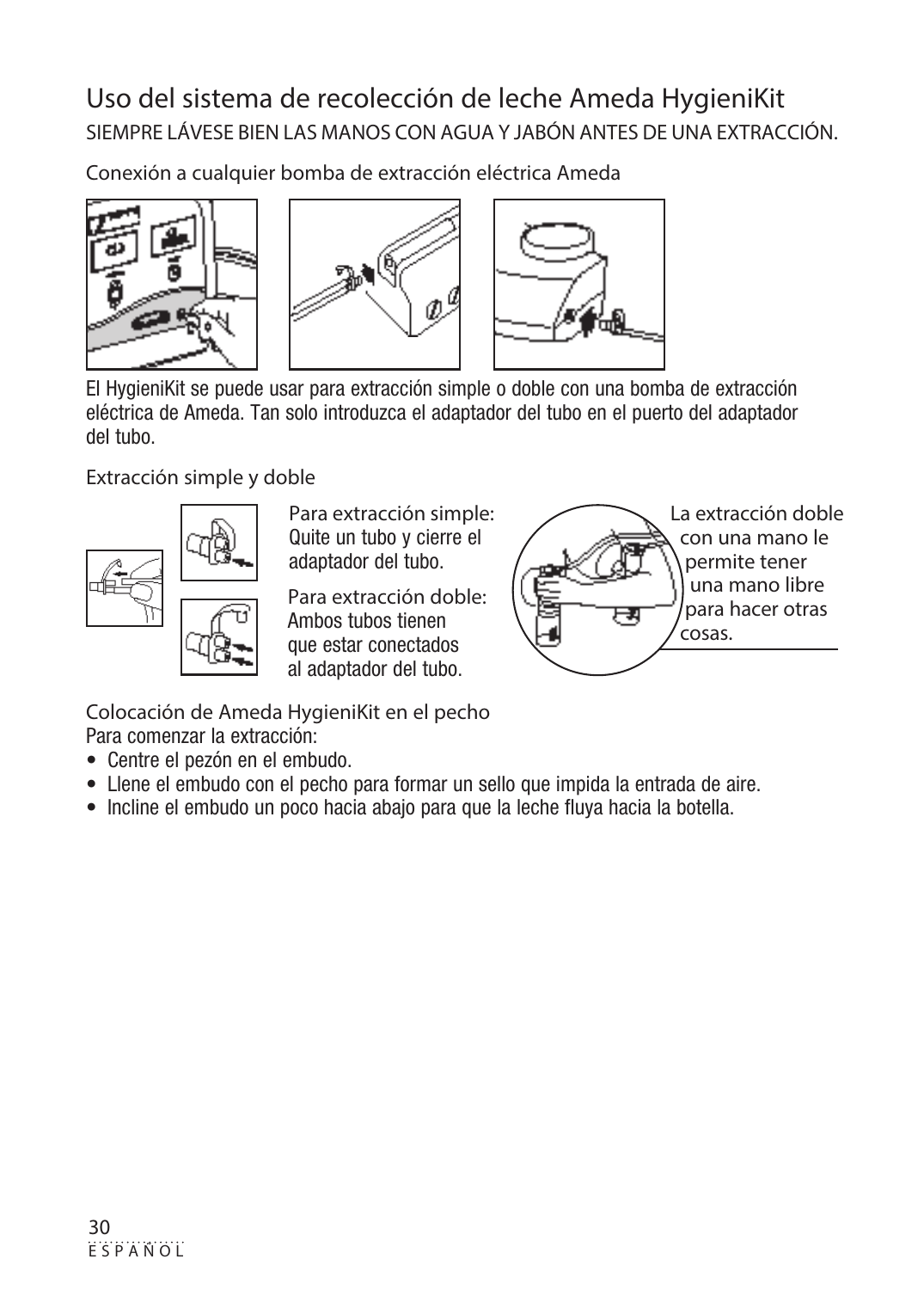#### Verificación del calce del embudo

Algunos Ameda HygieniKits incluyen un tamaño de embudo de lactancia, con una abertura de 25 mm. Otros kits de Ameda incluyen tres tamaños de embudo (25, 28,5 y 30,5 mm). A muchas madres les sirve el tamaño estándar de embudo de 25 mm, pero puede que necesite un embudo más grande (30,5 mm) o un accesorio (28,5 mm) si la extracción fuera molesta o poco productiva, incluso con una succión baja. Si el embudo estándar le queda demasiado apretado, un embudo más grande o un accesorio pueden sentirse mejor y extraer más leche. El calce del embudo puede cambiar a medida que cambia el pecho luego del parto y con las extracciones. Use el tamaño que le haga sentirse mejor y le dé mejores resultados. Si el tamaño de 30,5 mm no fuera lo suficientemente grande, póngase en contacto con su distribuidor de Ameda para solicitarle embudos de lactancia hechos a medida de Ameda, de 32,5/36 mm.

Para verificar el calce del embudo mire el pezón durante la extracción.



Buen calce Durante la extracción, su pezón se mueve libremente en el túnel del embudo de lactancia. Verá espacio alrededor del pezón. No mucho de la areola es succionado al túnel junto con el pezón.



Demasiado pequeño Durante la extracción, parte o todo su pezón se roza contra las paredes del embudo de lactancia.



Demasiado grande Durante la extracción, entra más areola al embudo de lactancia con su pezón. Su areola podría rozarse contra el lado del túnel del embudo de lactancia.

Si su kit incluye embudos más grandes, para usarlos:

- Cambie el embudo estándar por uno más grande
- Mueva la válvula al embudo más grande
- Consulte las instrucciones para ensamblar las demás piezas
- Pruebe el embudo más grande con y sin el accesorio en cada pecho hasta que encuentre el tamaño que le haga sentirse mejor y/o extraiga más leche

Si su kit no incluye embudos más grandes, póngase en contacto con su distribuidor de Ameda para conseguir embudos de lactancia hechos a medida.

Visite www.ameda.com para obtener más información.

#### La extracción sencilla

¿La bomba tiene que estar definida en la succión más fuerte para obtener más leche? No. Ajuste su bomba a la succión más alta que la haga sentirse bien… y no más.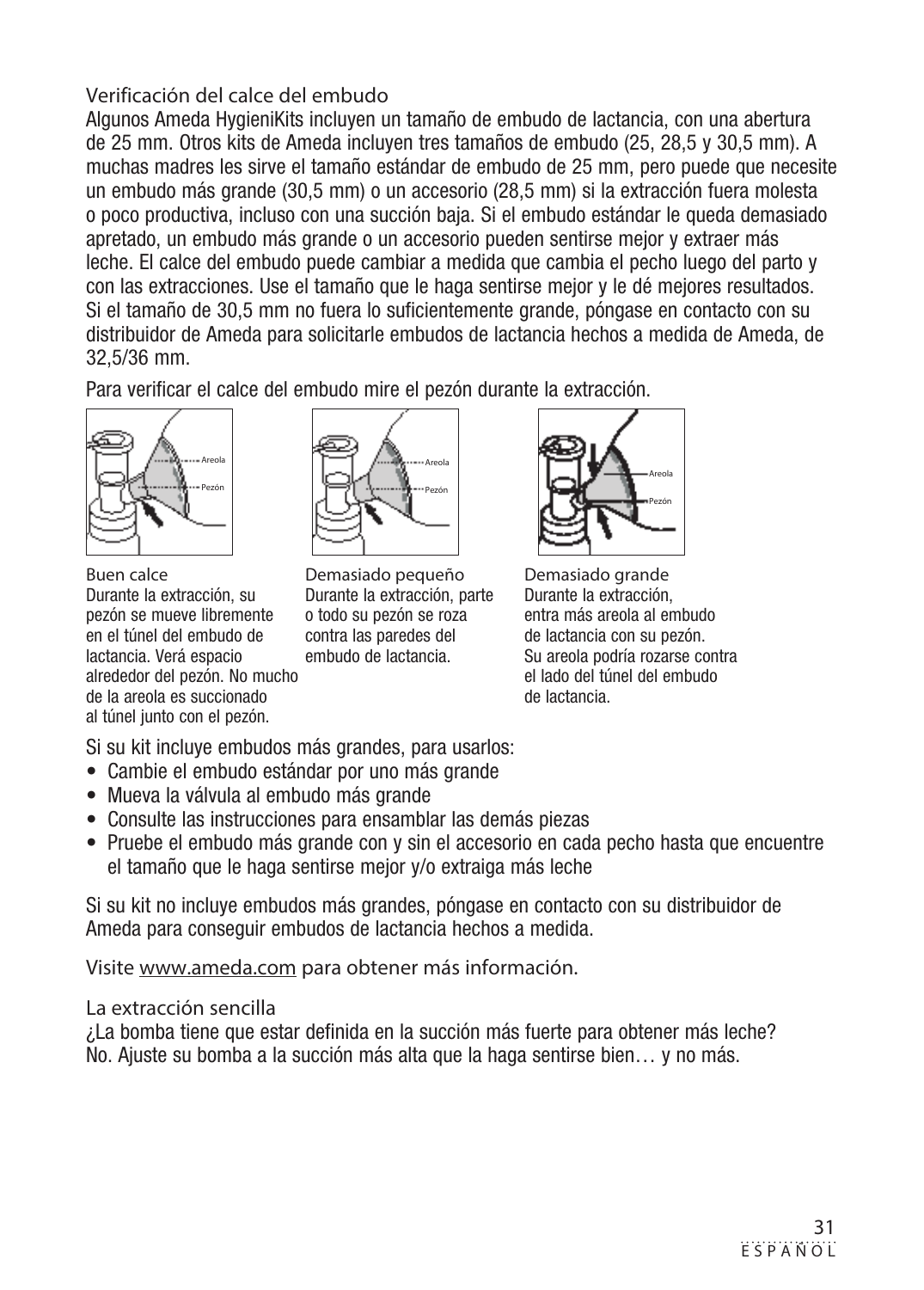Descarga de leche o "reflejo de eyección".

Extraer leche no es como succionar un líquido a través de una pajita. Con una pajita, cuanto más succiona, más líquido obtiene. Cuando extrae leche con una bomba, la leche sale únicamente cuando se descarga o baja leche (lo que se conoce como "reflejo de eyección"). Sin una descarga de leche, la mayor parte de la leche permanece en el pecho.

¿Qué es una descarga de leche?

- Las hormonas hacen que los músculos en el pecho se contraigan y que los conductos de la leche se ensanchen, empujando la leche hacia fuera.
- Algunas madres sienten como un cosquilleo. Otras no sienten nada.
- Una descarga de leche puede suceder por tocar el pecho, escuchar el llanto de un bebé o simplemente por pensar en su bebé. Sentir la piel suave y cálida de su bebé contra la suya puede causar una descarga de leche.
- Las sensaciones de estrés, enojo o disgusto pueden bloquear la descarga de leche.

#### Use los sentidos:

Mientras amamantan, la mayoría de las madres tiene entre tres y cuatro descargas de leche sin saberlo. Para obtener más leche con su bomba, necesita más descargas de leche. Pero puede que necesite algo de ayuda al principio hasta que su cuerpo aprenda a responder a su bomba del mismo modo que responde a su bebé.

Para provocar más descargas de leche, use sus sentidos. Uno o dos sentidos pueden funcionar mejor que otros, por lo tanto pruébelos todos para averiguar cuál funciona mejor para usted.

- Mente/sentimientos: cierre los ojos, relájese e imagine a su bebé amamantando. Piense en cuánto quiere a su bebé.
- Vista: mire a su bebé o una foto de su bebé.
- Oído: escuche una cinta de su bebé balbuceando o llorando. Si no está con su bebé, llame y pregunte cómo está su bebé. O llame a algún ser querido para que la ayude a relajarse y distraerse.
- Olfato: huela una manta o prenda de su bebé.
- Tacto: aplique un paño tibio o masajee sus pechos suavemente.
- Sabor: beba sorbos de su bebida favorita no alcohólica calientita para relajarse.

#### Uso de los controles de la bomba:

Compruebe que su bomba tenga ambos controles, SUCTION/VACUUM (succión/vacío) y CYCLE (ciclo). Si los tiene, use sus sentidos a medida que ajusta los controles durante la extracción para obtener más leche más rápidamente. Mire el flujo de leche mientras se realiza la extracción. Use esto como guía.

- 1. Ajuste el control de SUCTION/VACUUM (succión/vacío) en el valor más alto que la haga sentir bien.
- 2. Ajuste el control de CICLO al valor más rápido.
- 3. Cuando la leche fluya, baje el control de CICLO hasta cerca del valor más lento.
- 4. Cuando el flujo de leche sea torne lento hasta un goteo, vuelva a ajustar el control de CICLO a la velocidad rápida y use sus sentidos.
- 5. Repita, usando el CICLO rápido para provocar descargas de leche y el lento para drenarlas.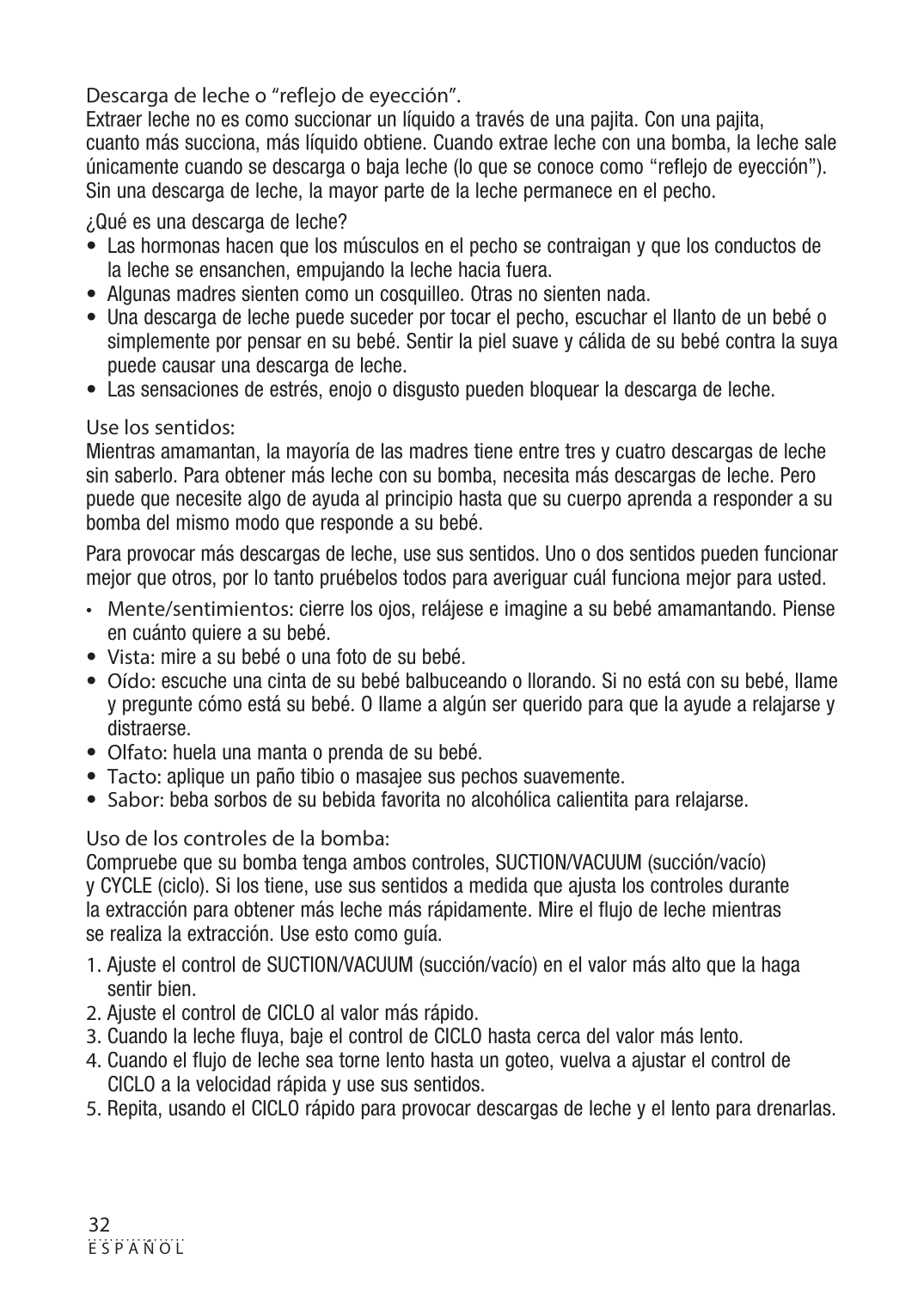Duración de la extracción:

Hable con su profesional de la salud sobre cuánto tiempo debe durar la extracción. En la mayoría de los casos, de 10 a 15 minutos por pecho son suficientes.

- Si es extracción simple, de 20 a 30 minutos en total.
- Si es extracción doble, de 10 a 15 minutos en total.

Remoción del pecho del Ameda HygieniKit para extracción de leche Después de la extracción:

- Apague la bomba.
- Introduzca un dedo en los embudos para eliminar la succión.
- Retire el kit Ameda del o de los pechos.

Resolución de problemas

Si la leche gotea demasiado lento en la botella:

- Si la bomba tiene el control CYCLE, defina la bomba a un ciclo (CYCLE) más rápido.
- Reemplace los diafragmas de silicona y las válvulas.

Si la extracción provoca molestias:

- Defina la bomba a una succión/vacío (SUCTION/VACUUM) más bajo.
- Verifique el calce de la bomba. Es posible que necesite embudos más grandes.

Si la succión es baja:

- Verifique que las válvulas estén bien puestas en los embudos.
- Verifique que las válvulas no tengan grietas ni estén estiradas. Reemplácelas si fuera necesario.
- Si está extrayendo leche de un solo pecho, verifique el adaptador del tubo para comprobar que el lado que no se esté usando esté cerrado.
- Compruebe que el adaptador del tubo no tenga grietas. Si ve alguna, reemplácelo.
- Defina la bomba a una succión/vacío (SUCTION/VACUUM) más alto.

Las válvulas son cruciales para una correcta succión. Para funcionar bien, deben estar intactas y cerradas cuando no use la bomba.

Para prolongar la vida de la válvula:

- Al extraer la válvula del embudo, tire suavemente de los lados gruesos, no del borde fino.
- No pegue nada en las válvulas mientras las limpia. Tan solo páselas por agua tibia y jabonosa, enjuáguelas bien en agua tibia, y deje que se sequen al aire.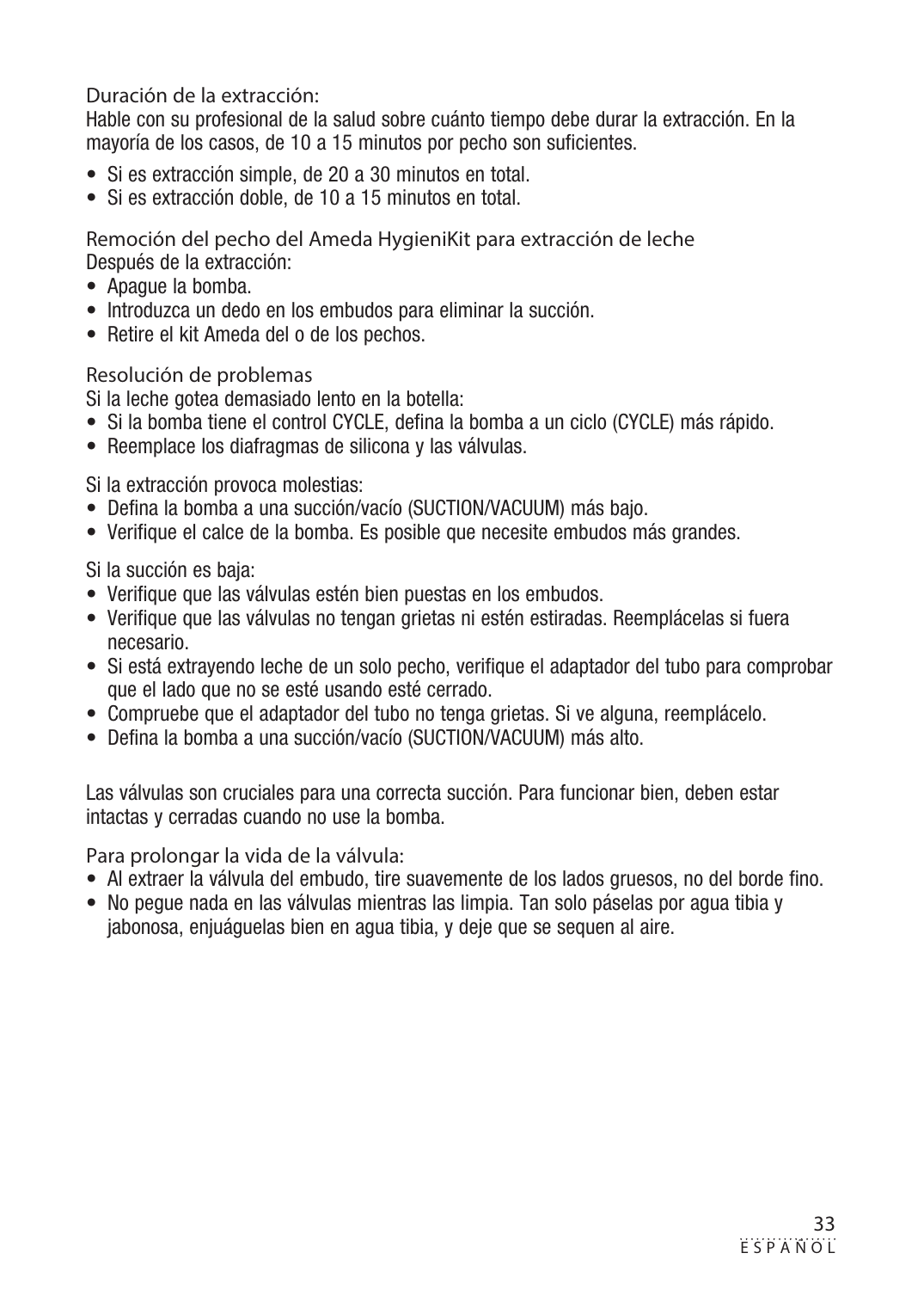Conversión a una bomba de extracción manual para una sola mano Ameda SIEMPRE LÁVESE BIEN LAS MANOS CON AGUA Y JABÓN ANTES DE UNA EXTRACCIÓN.

#### Armado

Use esta sección si su mango para una sola mano forma parte de un Ameda HygieniKit o si lo ha comprado por separado.



- 1. Abra y quite la tapa del adaptador.
- 2. Quite el diafragma de la cámara superior del embudo.

Quite la cobertura plástica del ensamble del mango.



- 3. Presione el pistón en la cámara superior del embudo.
- 
- 4. Tire del mango hacia abajo y calce el anillo del mango alrededor de la parte inferior del embudo. (Vea el área sombreada en el diagrama anterior)



5. Enrosque el embudo en la botella.

> El mango está bien puesto si la parte superior está recta.

Uso de la bomba de extracción manual para una sola mano

#### La extracción sencilla

Apriete de ambos modos, rápido y lento. Mire el flujo de leche mientras se realiza la extracción. Use esto como guía.

- 1. Durante unos minutos apriete rápido y suave para activar el flujo de leche.
- 2. Cuando la leche fluya, apriete más lento y fuerte. (Nunca tanto como para que duela.)
- 3. Para una extracción más fácil, mientras la leche fluya, "apriete y mantenga".
- 4. Cuando el flujo de leche se torne lento, apriete más rápido nuevamente.
- 5. Cuando la leche vuelva a fluir, apriete más lento y fuerte.
- 6. Repita este patrón de apretar rápido y luego lento para extraer más leche más rápido.
- 7. Cambie de pecho cada 5 a 7 minutos durante un total de 20 a 30 minutos.

34 ESPAÑOL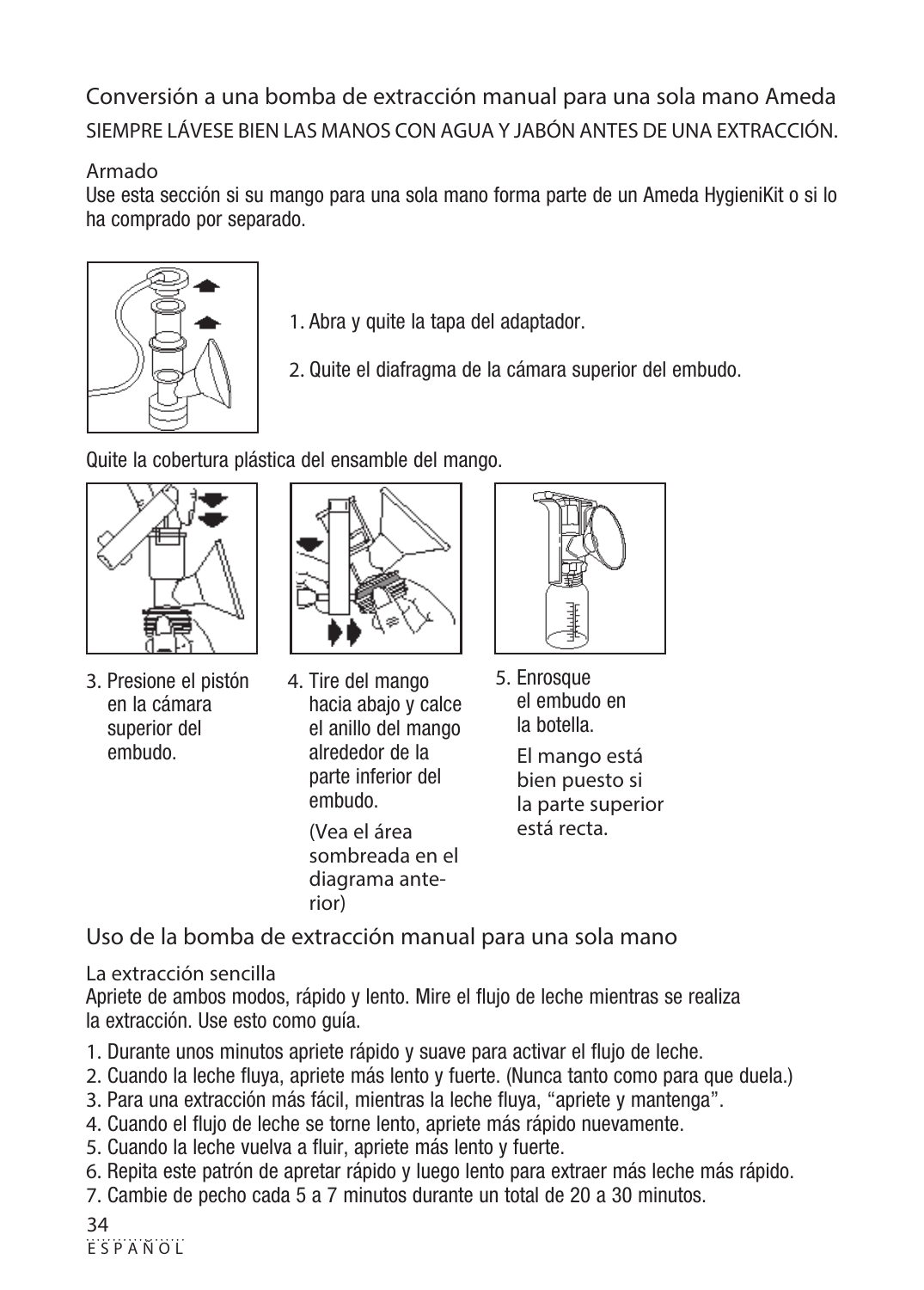La extracción apretando rápido y lento es igual que un bebé al pecho. El bebé comienza rápido, luego lento y repite. Esta acción de dos velocidades puede ayudarla a obtener más leche más rápido.

Remoción del pecho de la bomba de extracción para una sola mano Ameda Después de la extracción:

- Introduzca un dedo en el embudo para eliminar la succión.
- Retire del pecho la bomba de extracción para una sola mano.

Resolución de problemas

Si la leche gotea demasiado lento en la botella:

- Y está utilizando la técnica de "apretar y mantener", suelte el mango.
- Si no está usando la técnica de "apretar y mantener," suelte el mango más seguido.

Si la extracción provoca molestias:

- Apriete el mango de un modo más suave.
- Verifique el calce del embudo. Es posible que necesite un embudo más grande.

Si la succión es baja:

- Verifique que la válvula esté bien colocada.
- Verifique que la válvula no tenga grietas ni esté estirada. Reemplácela si fuera necesario.
- Quite el sello del pistón, estírelo sobre una superficie plana y vuelva a colocarlo en el pistón.

Las válvulas son cruciales para una correcta succión. Para funcionar bien, deben estar intactas y cerradas cuando no use la bomba.

Para prolongar la vida de la válvula:

- Al extraer la válvula del embudo, tire suavemente de los lados gruesos, no del borde fino.
- No pegue nada en las válvulas mientras las limpia. Tan solo páselas por agua tibia y jabonosa, enjuáguelas bien en agua tibia, y deje que se sequen al aire.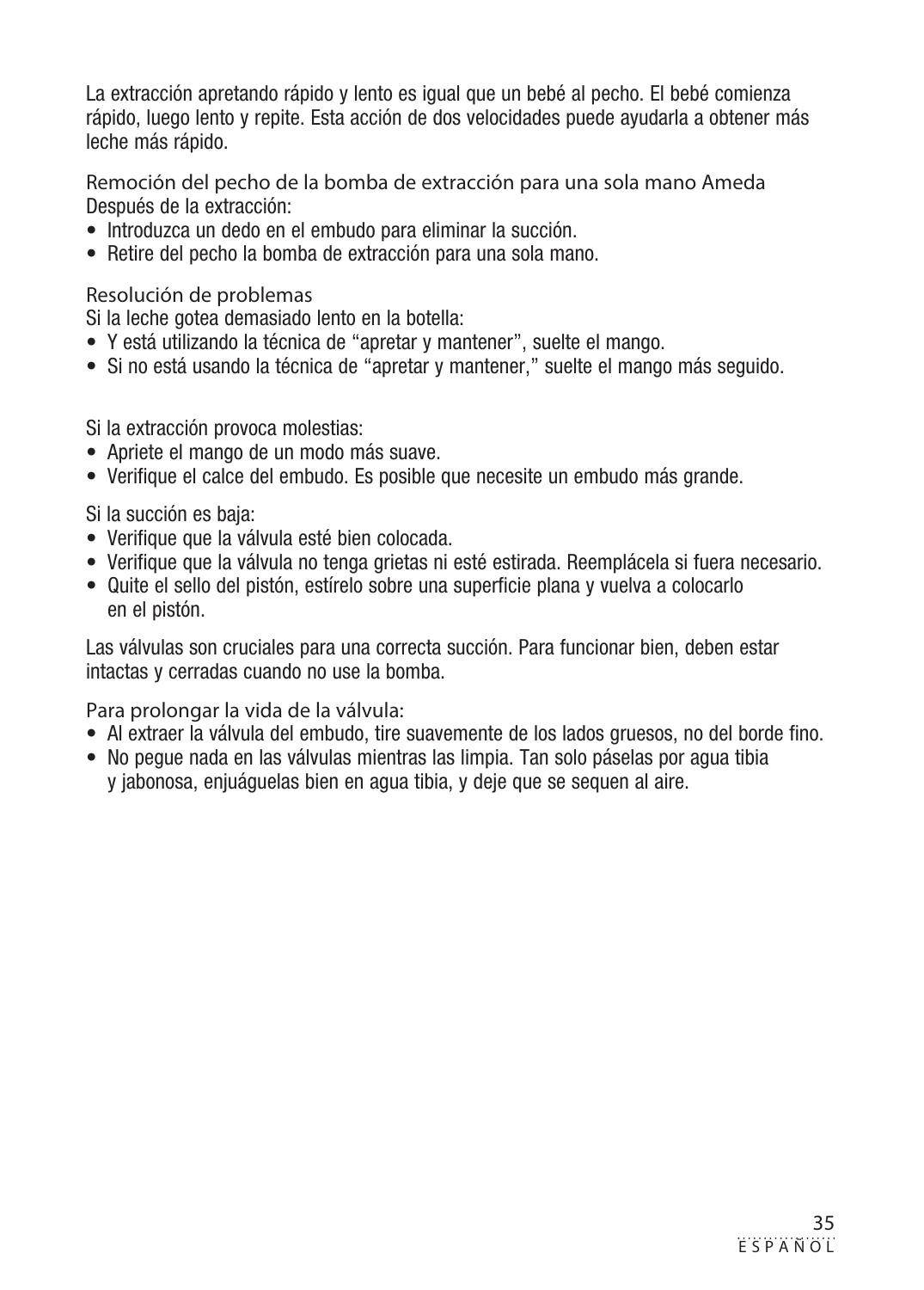# Manipulación y almacenamiento de la leche

#### **Recipientes**

– FECHE SIEMPRE LOS RECIPIENTES –

La leche materna se debe guardar en un recipiente fechado, limpio y sellado. Se pueden usar recipientes de vidrio o plástico duro.

|  | Pautas para guardar y descongelar leche materna |
|--|-------------------------------------------------|
|--|-------------------------------------------------|

| Tiempo de<br>almacena-<br>miento<br>de leche<br>humana*        | $(0^{\circ}F/-18^{\circ}C)$ : | Congelado Congelador del∶Refrigerador∶<br>profundo: refrigerador<br>(variable<br>$0^{\circ}$ F/-18 $^{\circ}$ C) | (39°F /4°C) | Recipiente<br>refrigerado<br>: con paquetes:<br>de hielo<br>(59°F/15°C) | : (66°F – 72°F) : (72°F – 79°F)<br>$\frac{1}{2}(19^{\circ}C - 22^{\circ}C)$ :(22°C – 26°C) | Temperatura ambiente                                 |
|----------------------------------------------------------------|-------------------------------|------------------------------------------------------------------------------------------------------------------|-------------|-------------------------------------------------------------------------|--------------------------------------------------------------------------------------------|------------------------------------------------------|
| Fresca                                                         | 12 meses                      | $3 - 4$ meses                                                                                                    | 8 días      | 24 horas                                                                | ∶6 a 10 horas                                                                              | 4 horas                                              |
| Congelado,<br>descongelado<br>en el<br>refrigerador            | No vuelva a :<br>congelar     | No vuelva a<br>congelar                                                                                          | 24 horas    | : No almacene<br>Store                                                  | 4 horas                                                                                    | 4 horas                                              |
| Se descongeló, No vuelva a -<br>entibió y no se<br>dio al bebé | congelar                      | No vuelva a<br>congelar                                                                                          | 4 horas     | No almacene                                                             | Hasta que<br>termine la<br>sesión de<br>alimentación                                       | Hasta que<br>termine la<br>sesión de<br>alimentación |
| Entibiada, se<br>dio al bebé                                   | Deseche                       | Deseche                                                                                                          | Deseche     | Deseche                                                                 | Hasta que<br>termine la<br>sesión de<br>alimentación                                       | Hasta que<br>termine la<br>sesión de<br>alimentación |

\* Los tiempos de almacenamiento pueden variar para bebés prematuros o enfermos. Fuentes: Jones, F. and M.R.. Tully, Best Practice for Expressing, Storing and Handling Human Milk in Hospitals, Homes and Child Care Settings. Raleigh, NC: Human Milk Banking Association of North America, 2006; Mohrbacher, N. Breastfeeding Answers

Made Simple. Amarillo, TX: Hale Publishing, 2010.

#### Cómo descongelar/calentar la leche

Descongele la leche congelada dentro del refrigerador. O descongélela o entíbiela colocando el recipiente en agua fría y luego en agua tibia.

– No caliente la leche materna en el microondas –

El microondas cambia la leche. También hace que se formen puntos de concentración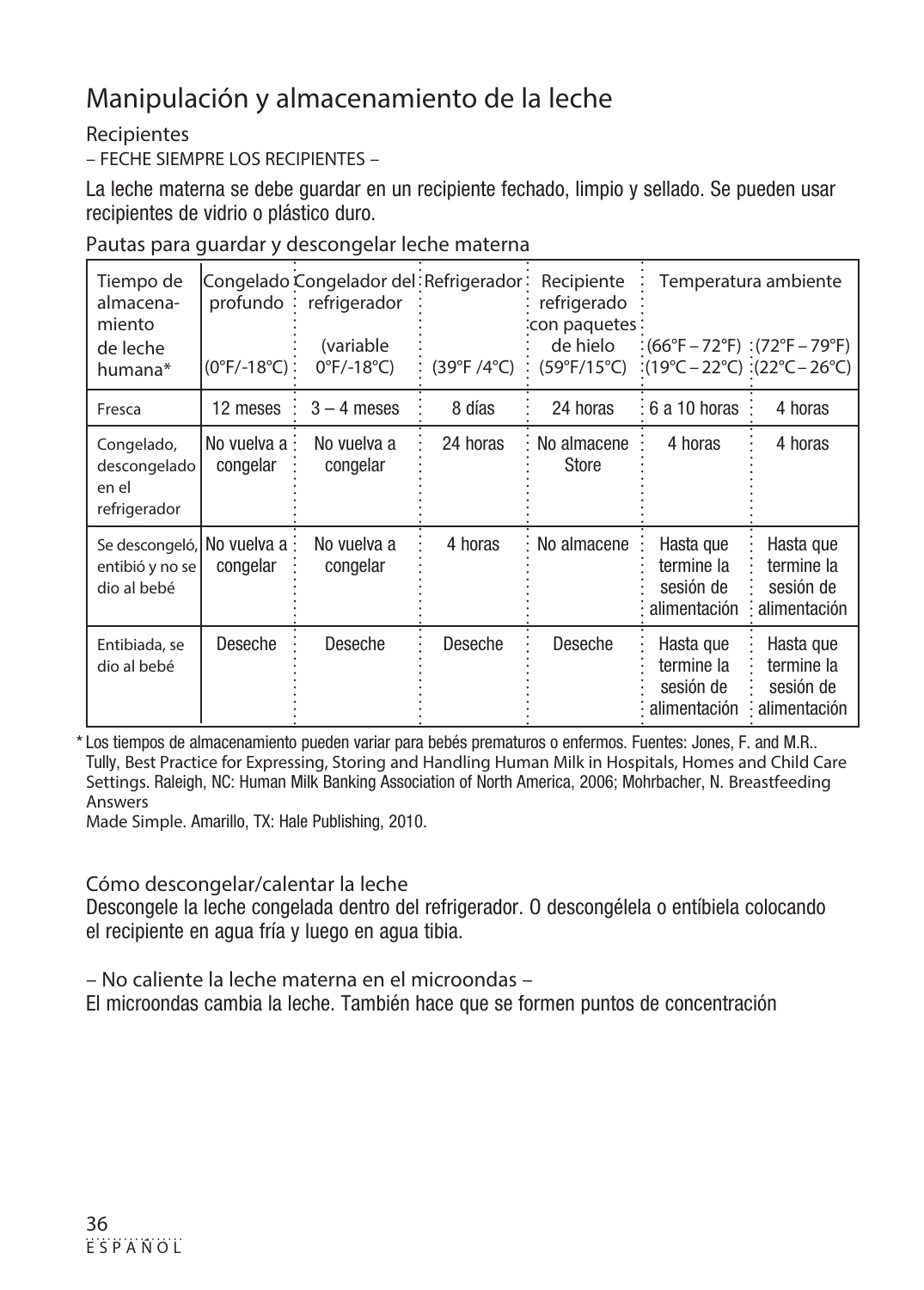de calor que pueden quemar al bebé.

# Estimulador de areola Flexishield

El estimulador de areola Flexishield:

- Es un accesorio de silicona flexible para el embudo.
- Da una sensación suave contra la piel durante la extracción.
- Presiona el pecho durante la extracción para ayudar a activar la descarga de leche.
- Es opcional con la bomba de extracción para una sola mano Ameda y los Ameda HygieniKits.
- Se puede comprar por separado.
- Estrecha el embudo, por lo que funciona mejor para madres con pezones pequeños.
- Calza únicamente en el embudo estándar de 25 mm (vea "Verificación del calce del embudo").



- Partimulador de areola Flexishield:
	- 1. Introduzca el estimulador Flexishield en el embudo. Los anillos del estimulador Flexishield deben tocar las paredes interiores del embudo.



2. Adjunte el estimulador Flexishield al embudo presionando el borde sobre el reborde del embudo. Use la palma de la mano o el pulgar y el índice.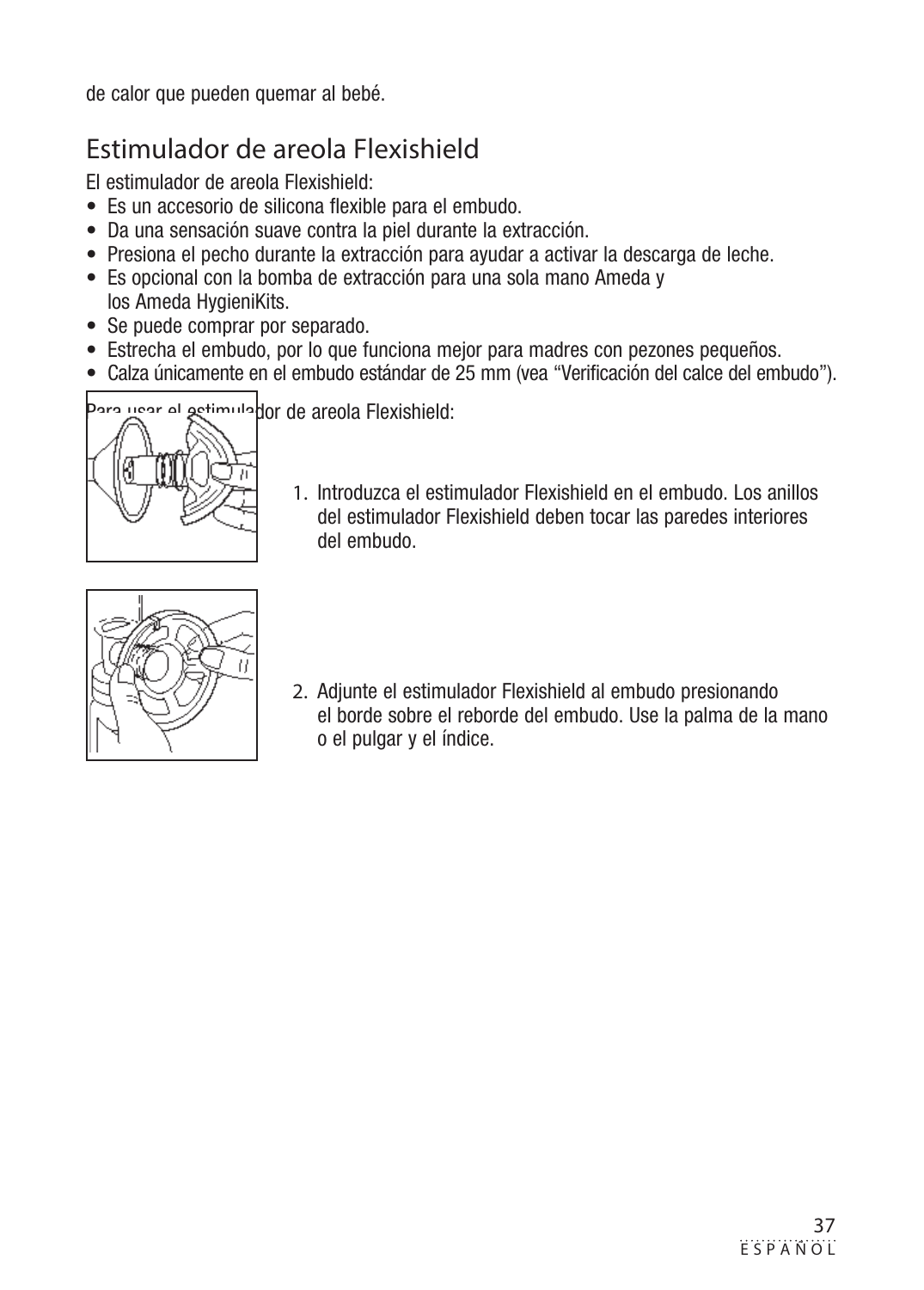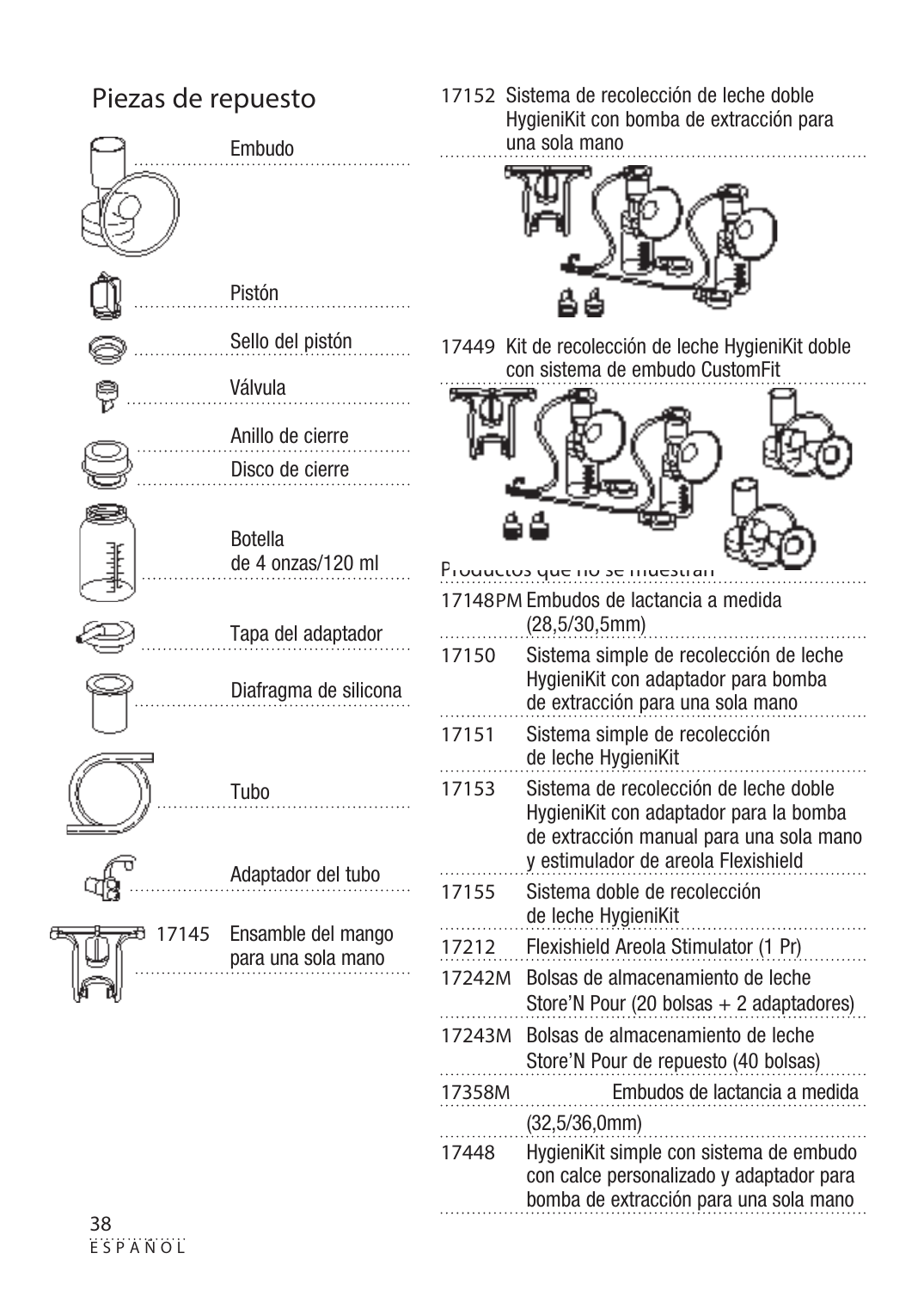### Garantía limitada:

El Sistema de recolección de leche Ameda HygieniKit (el "Producto") está garantizado únicamente para el usuario original (el "Cliente"). El uso del Producto por parte de más de una persona anulará esta garantía limitada expresa.

Ameda, Inc. ("Ameda") garantiza que otorgará un título válido del Producto al Cliente. Durante noventa (90) días a partir de la fecha de compra original de este Producto, Ameda garantiza el Producto al Cliente contra defectos del material o de mano de obra. La única obligación de Ameda bajo esta garantía limitada expresa será reparar o reemplazar, según elija, cualquier Producto que Ameda determine como defectuoso y que se confirme que está cubierto por esta garantía limitada. La reparación o el reemplazo bajo esta garantía limitada es el único y exclusivo recurso para el Cliente. A fin de obtener servicio de garantía, deberá presentarse comprobante de compra en la forma de una factura recibida o documento de venta que pruebe que el producto se encuentra dentro del período de garantía. Esta garantía limitada expresa es emitida por Ameda ÚNICAMENTE al Cliente, y no es asignable ni transferible a posteriores compradores o usuarios finales del Producto. Para obtener servicios bajo garantía póngase en contacto con Ameda por el 1.866.99.AMEDA (26332).

POR LA PRESENTE SE NIEGA RESPONSABILIDAD RESPECTO A TODA GARANTÍA IMPLÍCITA DE COMERCIABILIDAD O IDONEIDAD PARA UN PROPÓSITO PARTICULAR DEL KIT, SALVO HASTA DONDE LO PROHÍBAN LAS LEYES CORRESPONDIENTES. AMEDA NO SERÁ RESPONSABLE DE NINGÚN DA—O INCIDENTAL, RESULTANTE, ESPECIAL NI PUNITIVO DE TIPO ALGUNO POR INCLUMPLIMIENTO DE LA GARANTÍA LIMITADA EXPRESA SOBRE EL KIT NI DE NINGUNA GARANTÍA IMPLÍCITA POR IMPLEMENTACIÓN DE LA LEY. SALVO LA GARANTÍA LIMITADA EXPRESA ANTERIORMENTE ESTIPULADA, NO EXISTEN OTRAS GARANTÍAS SOBRE ESTE KIT, Y POR LA PRESENTE SE DESLINDA RESPONSABILIDAD SOBRE CUALQUIER REPRESENTACIÓN EXPRESA ORAL, ESCRITA O DE CUALQUIER OTRO TIPO.